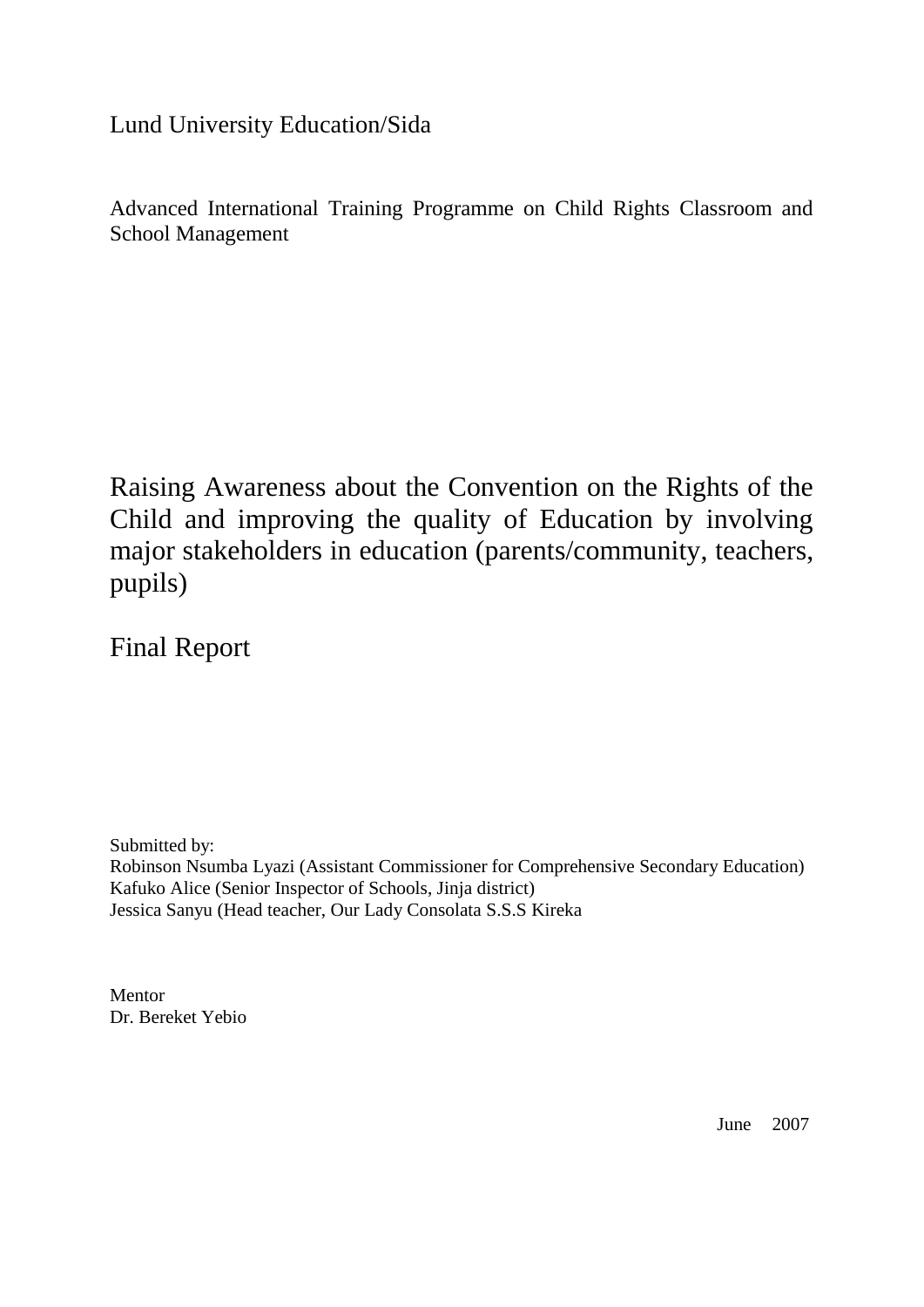#### FOREWORD

The Swedish International Development Cooperation Agency (Sida) in cooperation with Lund University has developed a Programme covering Child Rights, Classroom and School Management. The guiding principle in the course and the whole training is the right to education for all children. The programme also tries to develop a child rights based approach in education. It is designed to give opportunities to compare and share experience with participants from other countries while taking into consideration the Convention on the Rights of the Child, Education for All and other internationally agreed declarations. A child rights based approach has the potential of contributing to the broader efforts of improving the quality of education and efficiency of its delivery, which is the main goal of most developing countries.

The training programme, which is conducted in English, is designed for those holding positions at School, Intermediate and Central Level. Preferably a team representing the levels mentioned above, consisting of three people from each country is invited to apply. The team is expected to work together throughout the training programme.

The training programme comprises three phases: The first phase took during three weeks in Sweden in May-June 2006. The main content of the first phase consisted of studies in the subject area, combined with visits to relevant Swedish institutions, including different schools. The training was aimed at stimulating the transformation of conventional top-down approaches to teaching and learning to those that are participatory, rights-based, learner friendly and gender sensitive. One of the objectives under this aim of the training was for the participants to develop skills, understanding and attitudes in favour of child rights based education at classroom and school level. By the end of this phase participants had outlined a project work to be developed in their countries upon their return. As members of the Ugandan team, we decided to focus on **raising Awareness about the Convention on the Rights of the Child and improving the quality of Education** by involving major stakeholders in education, that is the parents/community, teachers and pupils.

The second phase consists of a two weeks follow up seminar to present the progress in the development of the project work, and this phase took place in South Africa in October – November of 2006.

The third and last phase was a visit by our Mentor from Lund University in April 2007, when we together visited some key people in government and non-government organizations, reported the outcomes of our pilot project and appealed for the continuation of the activities initiated in the pilot project.

Our thanks are due to the Ugandan Ministry of Education and Sports for all the arrangements that made it possible for us to undergo the training in Child Rights, Classroom and School Management. We acknowledge the help rendered by the Jinja district officials (the Chief Administrative Officer, Resident District Commissioner, District Education Officer and Local Council 5 Chairman) plus Save the Children Kampala, UNICEF (through Proscovia Mbonye), African Network for the Prevention and Protection against Child Abuse (ANPPCAN), Kampala, and AIDS Care Education and Training (ACET), Kampala. These NGOs provided valuable information and material used in the project activities

We also extend our thanks to the Head teachers of Mafubira primary school, Pilkington College Muguluka and Our Lady Consolata S.S.S Kireka, Mr. Tenywa, Mrs. Balina-Nseko and Ms. Sanyu Jessica respectively, for allowing us to be in the schools for the different tasks of the project.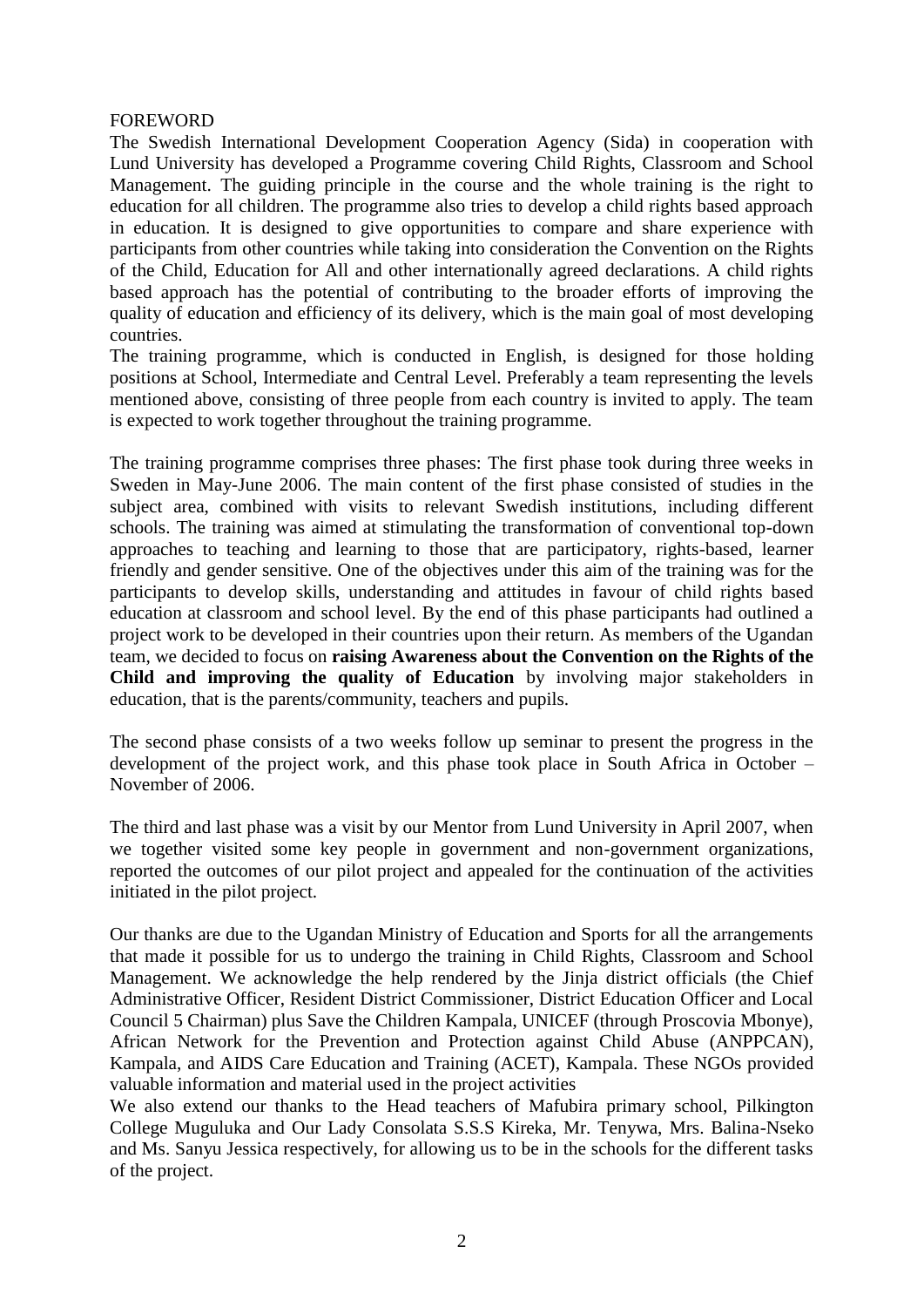We are very grateful to the Swedish International Development Cooperation Agency (Sida) for offering us the opportunity to participate in this training.

Special thanks go to our dear mentors, especially Dr. Bereket Yebio, plus the coordinators of the training programme, Mr. Richard Stenelo and Mrs. Jessica Hansson, for a very successful programme, which has resulted in this timely project to enhance the quality of education in our Uganda schools.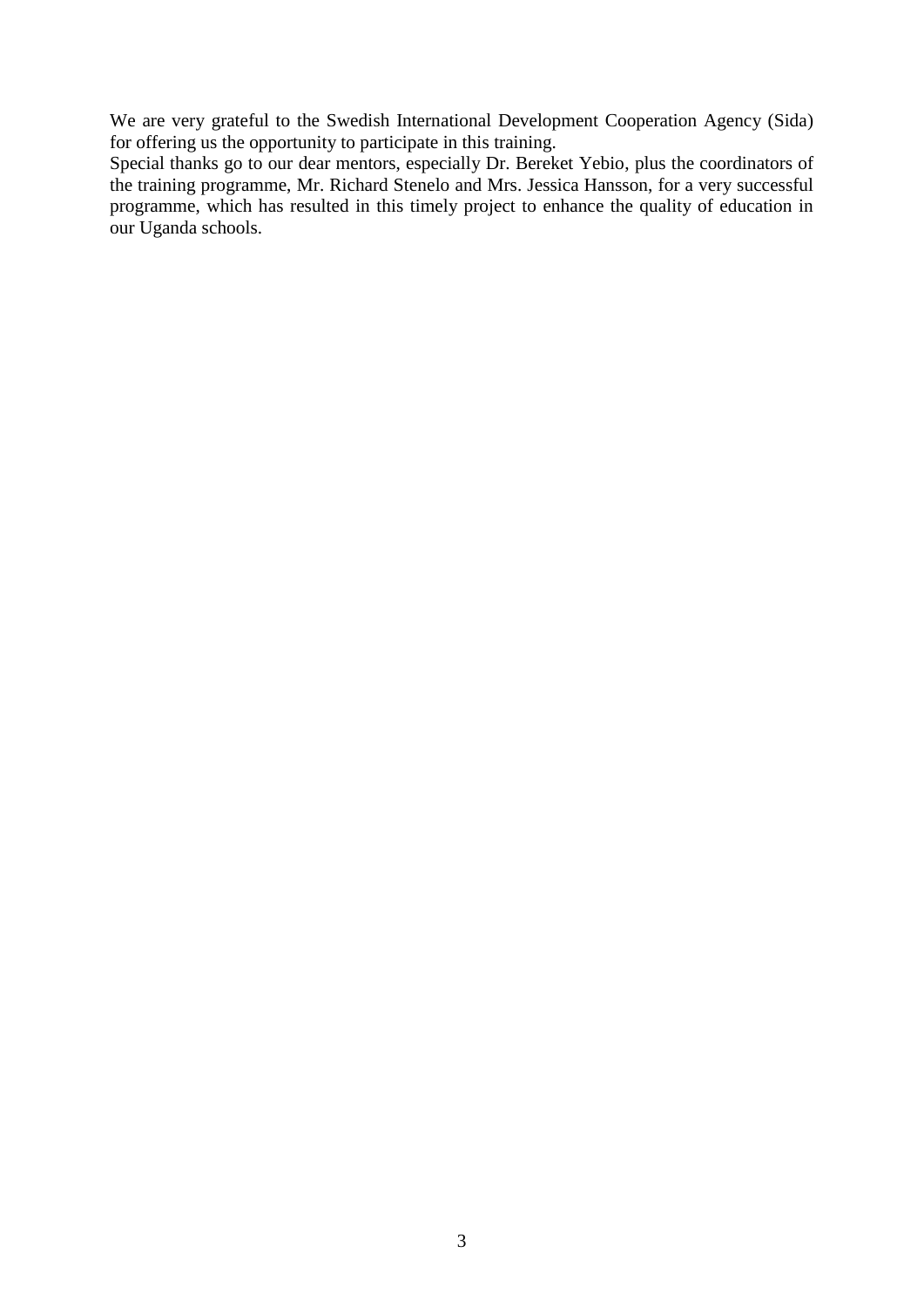# TABLE OF CONTENTS PAGE

| 2. Formulation of the Problem. Aim and Objectives                                                                                                                                   |  |
|-------------------------------------------------------------------------------------------------------------------------------------------------------------------------------------|--|
| 3. 1 Defining the Task, Target group(s) and limitations<br>3. 2 Choice of Methods- How we implemented the Project<br>3.3 Participants in the Project<br>3.4 Work Plan and Timetable |  |
| 4.1 Pilot Project<br>4.2 Full implementation of the pilot Project<br>4.3 After the Pilot Project                                                                                    |  |
|                                                                                                                                                                                     |  |
|                                                                                                                                                                                     |  |
|                                                                                                                                                                                     |  |
|                                                                                                                                                                                     |  |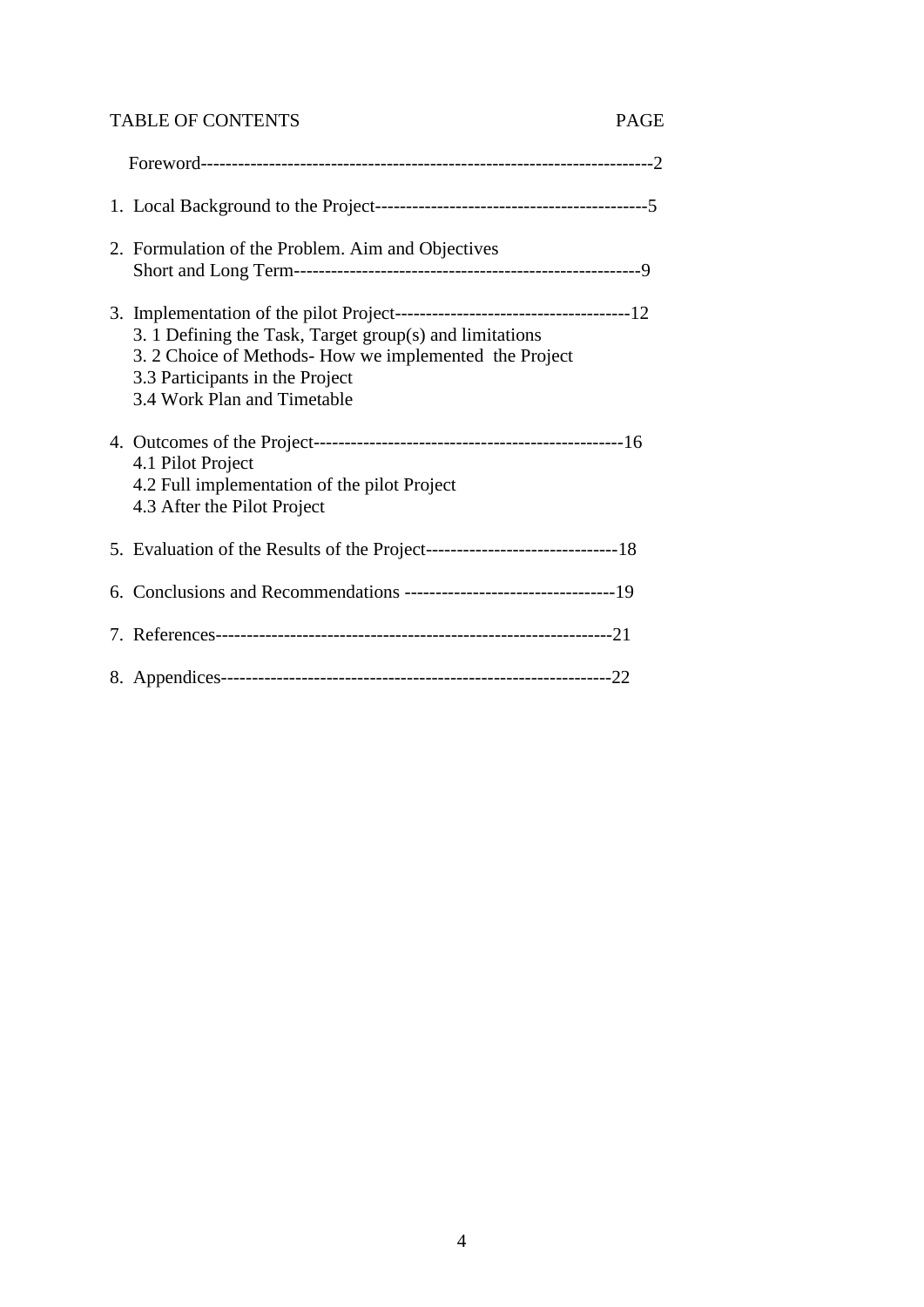# 1. LOCAL BACKGROUND TO THE PROJECT

# 1.1 **Uganda**

## *Geographical indicators*

Uganda is a land-locked country, which lies along the equator. The total surface area is 214,038 km with the land area covering 197,097 km2 while the area under water and swamps is 43,941km2. Temperatures range between 15-30oC and rainfall between 700 and 2,000mm a year. It contains landscape of savannah, forests and high mountains, ranging from high mountains like Mt. Elgon (mountain of the moon) to beautiful hills like Kabale and Kisoro (western Uganda) We are also blessed with forests, beautiful animals and birds. No wonder Uganda remains *The Pearl of Africa*.

## *Demographic and Social-economic indicators*

According to the 2002 census results, Uganda has a total population of 25.5 million; 13.0 million female and 12.5 million male. The percentage living in urban areas is 12.0%and the rest is predominantly rural. The average pupil-teacher ratio in primary schools as by the year 2006 was 57:1, taking an example of Bugiri district and in some areas even higher than 100:1, up from 40:1 in 1996.

## *Political setup*

In 1989 His Excellency the President of Uganda, Yoweri Kaguta Museveni, who was elected into power for a third term in 2006, came to power in a coup d'etat. He has embarked on various programmes and reforms to rebuild the country in most sectors. For example there were reforms in the Civil service among others. He now governs the country through a multi party system with decentralized governance.

#### *The economy*

Uganda is blessed with fertile soils and consequently the economy is based on agriculture; crops grown for export include cotton, coffee, while the GNI (Gross National Income) is 300US/D.

To boost the economy, efforts have been made to rebuild the economy in most sectors. For example there have been efforts to develop the industry in the country and foreign investors have been encouraged. However despite all these efforts, many of the implemented programmes have been undermined by high poverty levels in the country, mismanagement of resources/funds and inadequate power supply, among others.

It is very important to note that the bigger percentage of the population remains poor and rural.

# 1.2 **The Education System**

It is a 3-7-4-2-3 system:

- Pre-primary level: early education development (three years)
- Primary level education (seven years)
- The post primary
- Four years at Ordinary Level
- Vocational training
- Higher education /Advanced Level- two years or Tertiary (colleges of commerce, technical institutes, teacher training colleges)
- University (three to five years). There are six public universities and over fifteen private universities at present.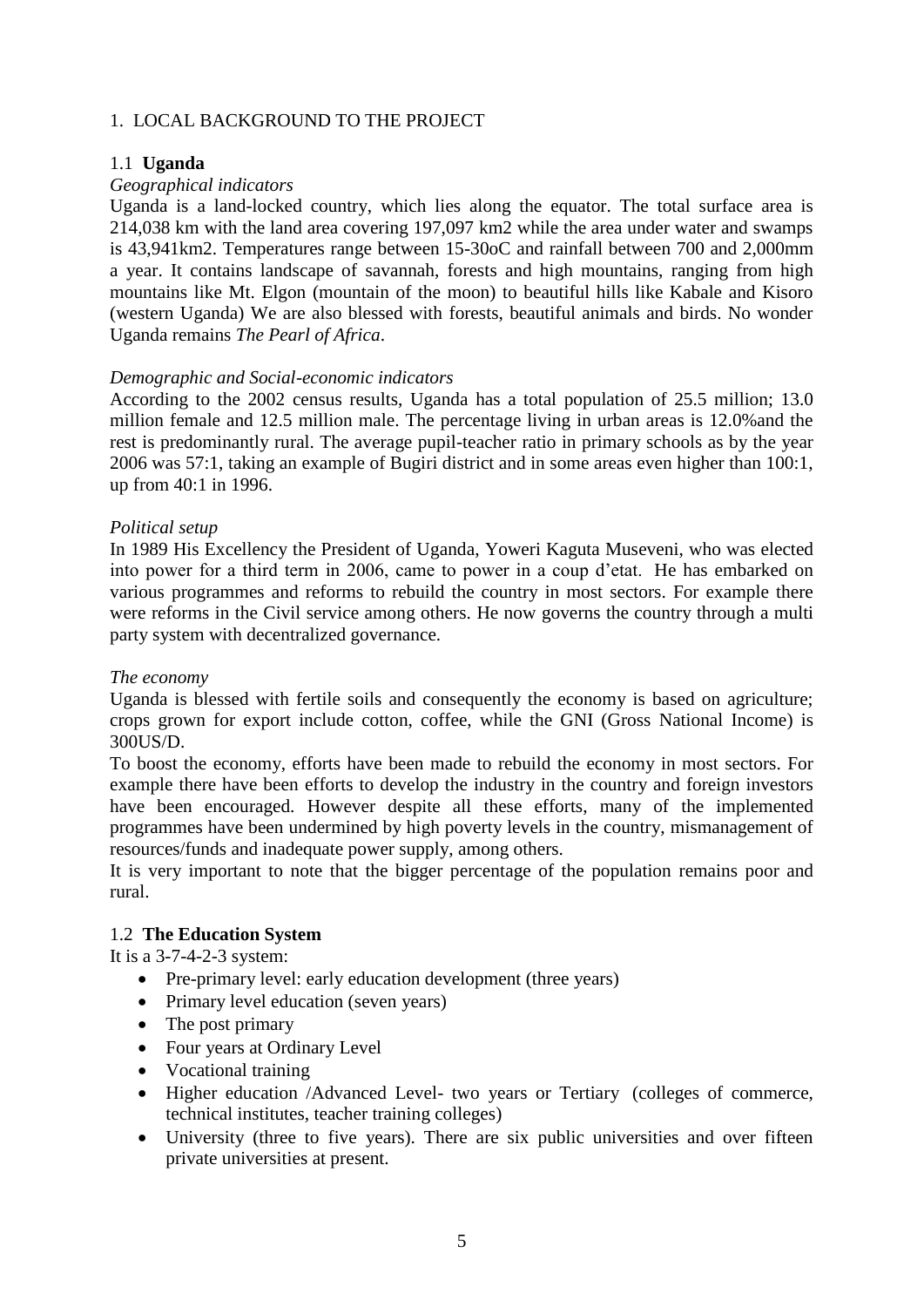## 1.3 **Education and CRC**

Uganda is a signatory to the CRC (the primary convention pertaining to children's rights adopted by the UN General Assembly in 1989 and came into force in 1990). The government has hinged all its educational programmes on Article 28 of the CRC as in line with the UN millennium goals.

Article 28 of the CRC states that:

*States Parties recognize the right of the child to education and with a view to achieving this right progressively and on the basis of equal opportunity, they shall, in particular:*

*Make primary education compulsory and available free for all*

*Encourage the development of different forms of secondary education, including general and vocational education, make them available and accessible to every child and take appropriate measures such as the introduction of free education and offering financial assistance in case of need*

*Make educational and vocational information and guidance available and accessible to all children*

*Take measures to encourage regular attendance at schools and the reduction of dropout rates States Parties shall take all appropriate measures to ensure that school discipline is administered in a manner consistent with the child's human dignity and in conformity with the present Convention*

*States Parties shall promote and encourage international cooperation in matters relating to education, in particular with a view to contributing to the elimination of ignorance and illiteracy throughout the world and facilitating access to scientific and technical knowledge and modern teaching methods. In this regard, particular account shall be taken of the needs of developing countries.* 

Uganda has shown its commitment to the welfare of their children through adaptation and implementation of both National and International policy and legal instruments that concern children inline with the CRC, therefore there is political commitment to the CRC.

Among these include The Government White Paper of 1992 on education; The Constitution of the Republic of Uganda of 1995, The Children's Statute 1996, The Penal Code which specifically outlaws sex with children, the Presidential initiative on HIV/AIDS: communication strategy to the youth, Corporal punishment: circular from government to all schools banning corporal punishment and recent reminder to all secondary schools in September 2006, The Education Bill of 2001, The Children's Act of 2003 among others.

In The 1995 Constitution of Uganda, articles 28, 30, 31 and 34 address particularly the children. Article 34 has seven clauses among which are theses two, that;

Subject to laws enacted in their best interests, children shall have the right to know and be cared for by their parents or those entitled by law to bring them up

A child is entitled to basic education, which shall be the responsibility of the State and the parents of the child

In the Children Statute 1996 Clause 6 states that, *a child has the right to immunisation, adequate food, clothing, shelter, medical attention, education and guidance, and that it is the duty of the parents and adults to protect the child from discrimination, violence, abuse and neglect.*

In addition many non-governmental organisations have played a major role in promoting the welfare of children and also protection of their rights through sensitisation programmes. Among many, such organisations include Save the Children Uganda, Action Aid, UNICEF, ANPPCAN, AIDS Care Education and Training (ACET), including other initiatives like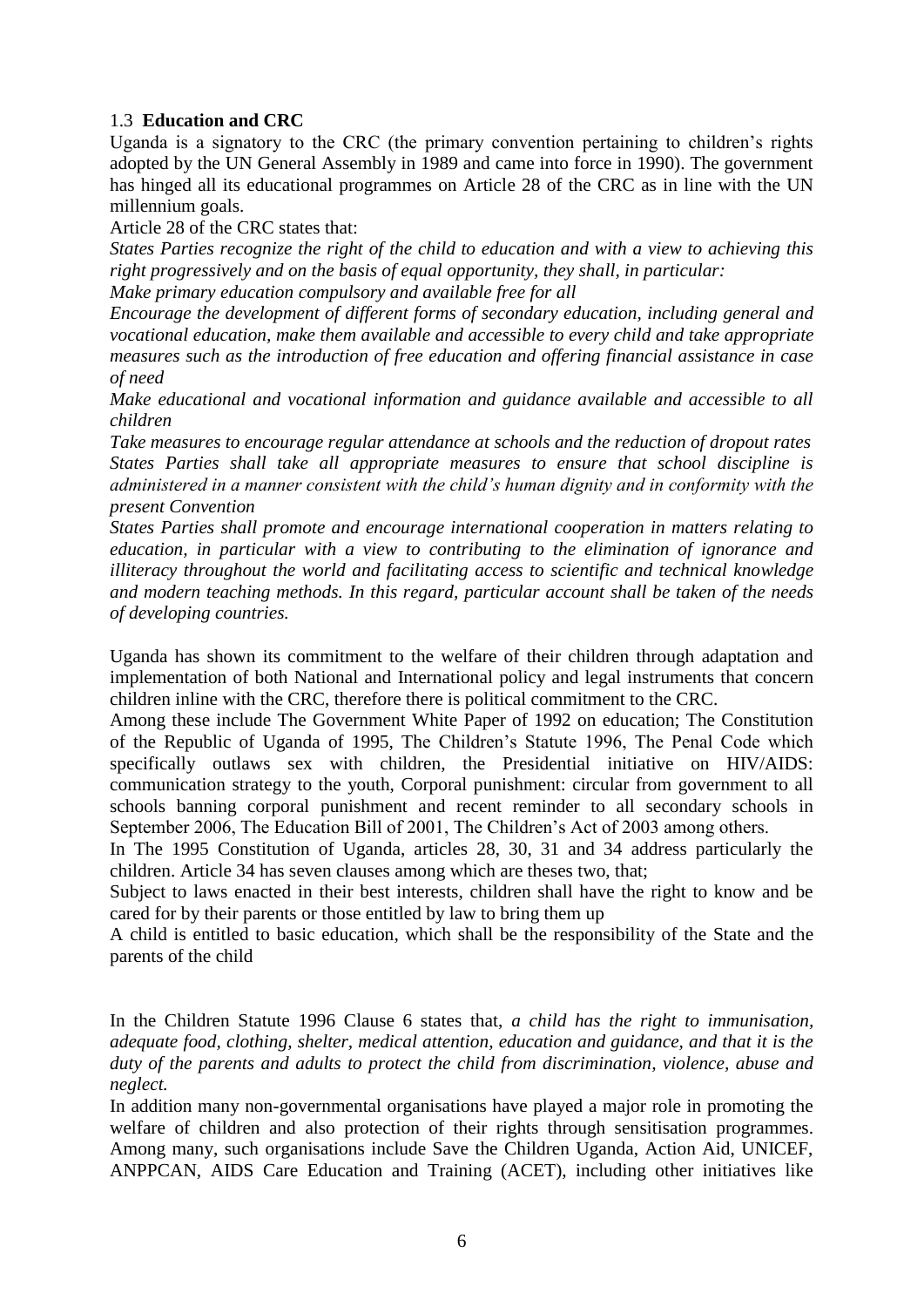UPHOLD Uganda, Quality Education Project, Kigulu Development project, an initiative of the former vice president of Uganda, Dr. Specioza Kazibwe, Child Rights Initiative, mostly working in Northern Uganda, FIDA (Federation of International Female Lawyers) who have also established their project centring round children's rights and responsibilities through cocurricular activities.

In order to promote quality assurance to educational goals and enhance the economy, the government promote self-reliance and fight poverty. Science subjects have been made compulsory in lower secondary and are given priority for government sponsorship at University. Computer science is also being boosted throughout all schools in the country.

In January 1997 the government of Uganda introduced or launched the Universal Primary Education (UPE) programme.

This programme started with support for four children per family. In order to comply with Uganda's constitutional requirements on affirmative action in favour of the marginalized groups, two of the four children had to be girls. In addition, if a child had disabilities, she had to be granted the highest priority in enrolment.

Government had to meet tuition fee of Uganda Shs. 500 (less than half a dollar) for each beneficiary in primary one to primary three and Uganda Shs. 800 for each beneficiary in primary four to primary seven. Government also provides grants to spend on institutional material, co-curricular, maintenance of utilities like water and electricity. The parents are expected to provide exercise books, pens, uniforms plus lunch at school

Later the programme was extended to all children in a family.

The introduction of UPE led enrolment in government-aided primary schools to almost double within a year. Between 1986 and 1996, primary school enrolment had risen modestly, from 2.2 million to 3.1 million. But with the introduction of UPE in 1997, it jumped to 5.3 million, an increase of 70 per cent in just one year. Total enrolment has continued to rise up to approximately 7.3 million in 2002, up from 6.9 million in 2001. Therefore the successful implementation of UPE significantly increased access to primary education.

There is an increase in funding for primary schools as well as decrease in illiteracy rates especially among the disabled

Over 36,634 school facilities and more have been constructed under the School Facility Grant- SFG, and Classroom Completion Grant- CCG (*Refer to table 1 below)*

The enormous challenges of providing education to children especially with disabilities, have been brought to light

| Item                                                 | 1997/98 | 1998/99        | 1999/00 | 2000/01 | 2001/02        | 2002/03 | Total  |
|------------------------------------------------------|---------|----------------|---------|---------|----------------|---------|--------|
| <b>Classrooms</b><br>by<br>constructed<br><b>SFG</b> |         | 640            | 524     | 5,545   | 5,710          | 5,000   | 17,419 |
| <b>Classrooms</b><br>completed by CCG                |         | 2853           | $ 0\>$  | 0       | $\overline{0}$ | 0       | 2853   |
| Latrines<br>constructed                              |         | $\overline{0}$ | 0       | 0       | 5803           | 224     | 6027   |
| Houses $ 402 $<br>Teacher<br>constructed             |         | 1779           | 873     | 873     | 779            | 5629    | 10335  |
| Total                                                | 402     | 5272           | 1397    | 6,418   | 12,292         | 10,853  | 36,634 |

Table 1 Number of school facilities provided by SFG and CCG.

*Source: Ministry of Education and Sports, ESIP Mid-term review in Uganda*  This programme however has had a number of challenges: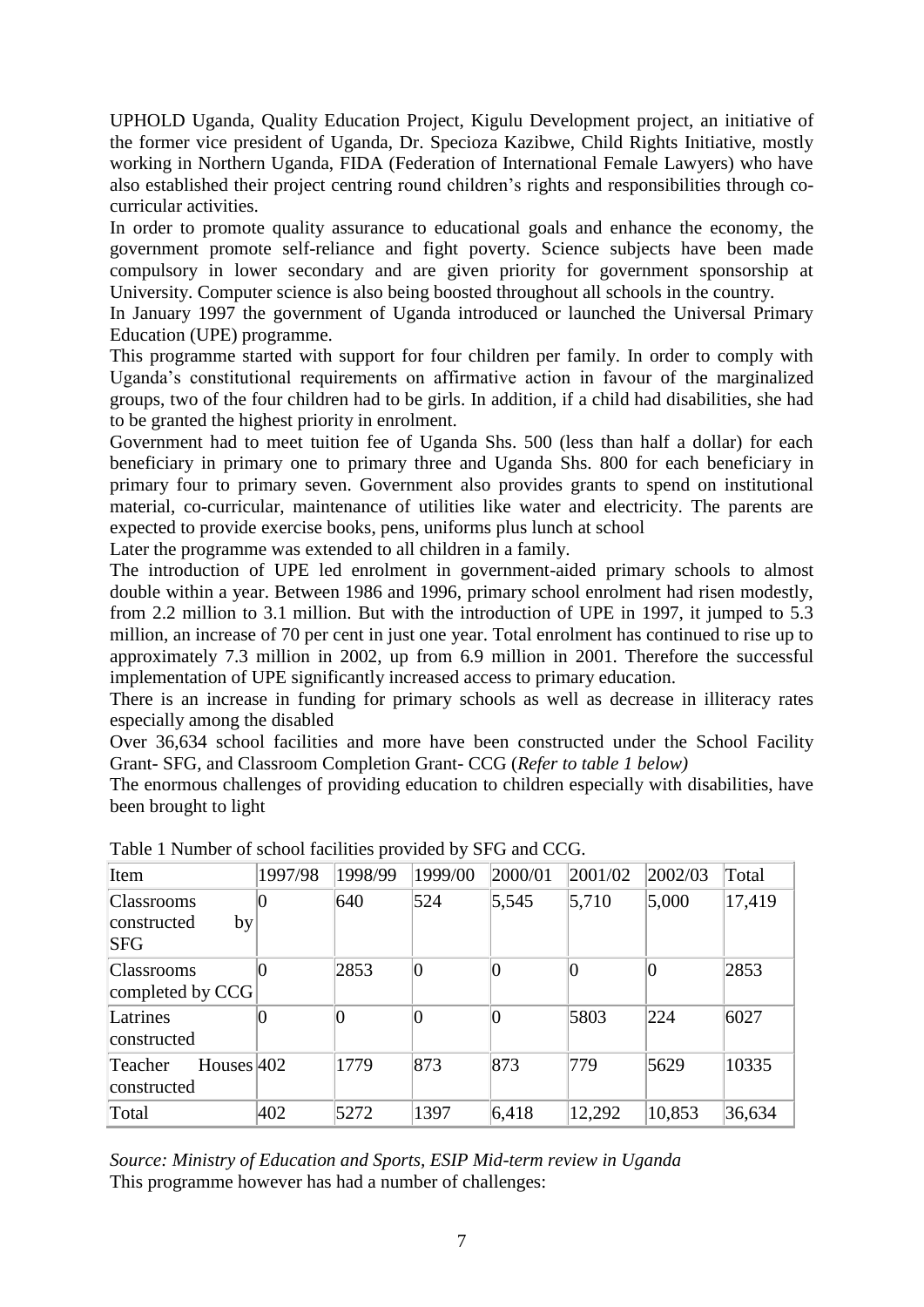Much as there were efforts to train new teachers, demand for teachers increased and yet their supply has remained low for example the average number of pupils per school jumped from 363 to 616 between 1996 and 1997 and although the number of teachers rose from 81,564 to 89,247, it did not keep pace with the rapid increase in pupils, (*Refer to attachment page 7)*

Despite provision of learning materials, classrooms, schools and furniture, these remain very inadequate (*refer to attachment page 7)*

Pupil-to-teacher /classroom / textbook ratios remain very high; the pupil-to-teacher ratio jumped from 38:1 to 60:1. The picture was even worse in the two lowest primary classes, where the ratio of students to teachers exceeded 100.

The reality of a teacher trying to teach a class of over 100 pupils under a mango tree is all too common. Coupled with the congestion, the quality of education in UPE schools has been undermined forcing many parents and guardians to take their children to the private schools Inadequate training, motivation, commitment and monitoring of teachers

Lack of housing for teachers, especially in rural areas.

The programme is apparently very expensive to run because of inadequate funding

The abject poverty of communities, especially in the rural areas has made it nearly impossible for parents to play their part that is, providing exercise books, pens, uniforms plus lunch at school

The Universal Secondary Education (USE) has been introduced this year 2007, in over 1000, both private and government aided schools i.e. 300 and 700 schools respectively. This was in response to one of the fears that had been expressed by stakeholders about the UPE, about *what was to happen to the thousands of children after primary level.*

However with many of the shortfalls of the UPE not addressed, it remains a concern of many on how far the new programme (USE) will succeed.

*These and other related issues are some of the challenges that the Uganda team considered as we developed our project.*

## 2. FORMULATION OF THE PROBLEM. AIM AND OBJECTIVES. SHORT AND LONG **TERM**

# 2.1 **Introduction**

The CRC which Uganda is signatory to defines a child as any person below the age of 18 years. It guarantees a number of rights which include: the right to life, the right not to be subjected to any form of torture or forced labour, the right to shelter, food, leisure, the right to belong to a family and the right to free education.

Unfortunately, the implementation of these rights has remained difficult and a source of many challenges to the programmes in place, in form of violation of Children's Rights and inadequacies in the UPE programme.

# 2.2 **Statement of the Problem: Challenges**

The general awareness among the bigger population in Uganda about the CRC and children's rights remains very low and commitment to implementing these rights among the bigger population is still quite low.

Although the number of those going to school has greatly increased, due to UPE, some percentage of the school-age cohort still does not go to school i.e. 15.1% of school going children (refer to statistics below)

The 2002 Uganda Population and Housing census report had the following statistics: Total population: 24 442 084 (11.9 males and 12.5 female)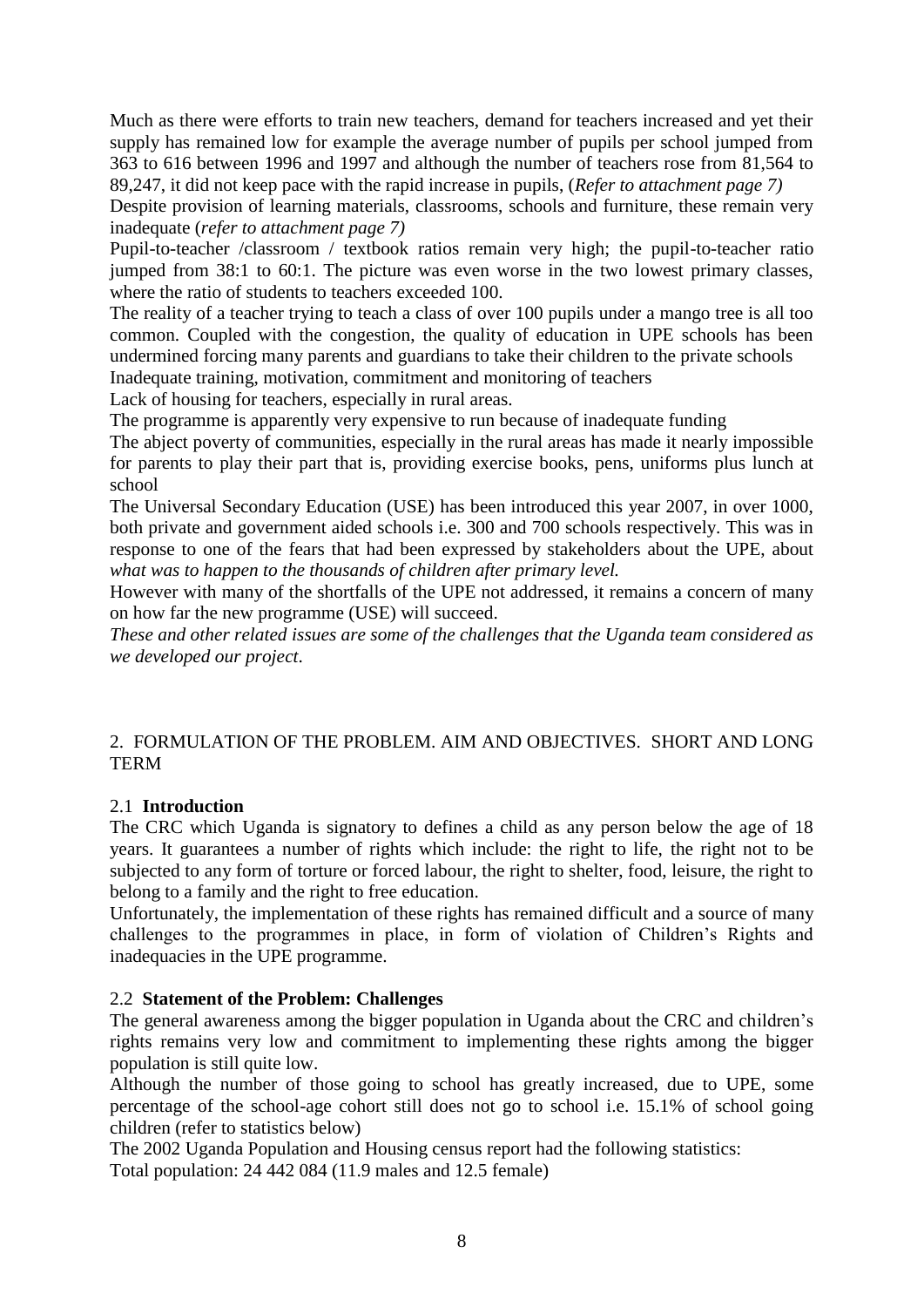Population of Children: 13 708 263

The primary school age population (6-12years): 5 373 678

Population enrolled in school (6-12years): *4 562 269 i.e*. *84.9% enrolled*

Universal Primary Education, unlike what it implies in the CRC, is universal BUT not yet FREE and COMPULSORY in Uganda. Parents have to contribute in terms of scholastic materials, food, and uniform. This parents' role is greatly undermined by the poverty in the rural areas.

The drop out rate in the lower grades is quite high probably due to the financial burdens of parents and neglect of parents. Results from the statistical abstracts (2001-2005) and PLE registration of candidates by the Uganda National Examinations Board indicate that on average, about 40% of the cohort of children who started P.1 together, were able to survive up to P.7. This means that 60% of the cohort does not survive! It becomes even more interesting to note that not all P.7 pupils, WHO EVEN REGISTER FOR EXAMINATIONS do sit for them! This state of affairs is more registered in the rural schools. *(Refer to table 2 below)*

| <b>YEAR</b> | <b>P.7 PUPILS</b> | <b>REGISTERED</b><br><b>CANDIDATES</b> | <b>CANDIDATES</b><br><b>SITTING</b> |
|-------------|-------------------|----------------------------------------|-------------------------------------|
| 2001        | 428,004           | 349,413                                | 326,771                             |
| 2002        | 460,106           | 408,547                                | 365,891                             |
| 2003        | 485,703           | 405,998                                | 373,664                             |
| 2004        | 473,482           | 433,518                                | 401,936                             |
| 2005        | 479,951           | 445,615                                | 410,363                             |
| 2006        | 484,554           | 434,580                                | 426,320                             |

Table 2 P.7 Enrolled Pupils and PLE candidates 2001-2006

In total, only 43% of population above 15 years had completed primary school (51% males and 36% females).

Drop out rates for girls therefore remains higher than that of boys i.e. of those who enter primary school approximately on average only about 48% complete the primary education cycle

Of the children entering P.1 the probability of boys completing S.4 is still higher than that of girls, with the probability of boys continuing on to the upper secondary level being even higher. This is mainly due to the social/cultural attitudes which have persisted, while the poverty in communities has tended to dictate which sex of child is to continue with education; boys continue with school while girls are forced into early marriages. Again, this is manifested more in the rural areas

All in all although average enrolment has continued to rise, urban schools are overcrowded while in the rural schools enrolment still remains low. The reason is largely economic i.e. rural areas are extremely poor and are largely *unaware of the value of education.*

The main barriers to access and full participation of children in Education include;

High costs of scholastic materials, inadequate supply or provision of the same

Inadequate facilities like classrooms while the existing ones are deplorable

High poverty levels, especially in the rural areas, leading to related problems like children being poorly clothed, unable to access even a single meal a day

Ill health

Early marriages especially among the girls and teenage pregnancies

Long distance to school, heavy burden of household chores, insecurity, poor nutrition, or no meals both in school and at home.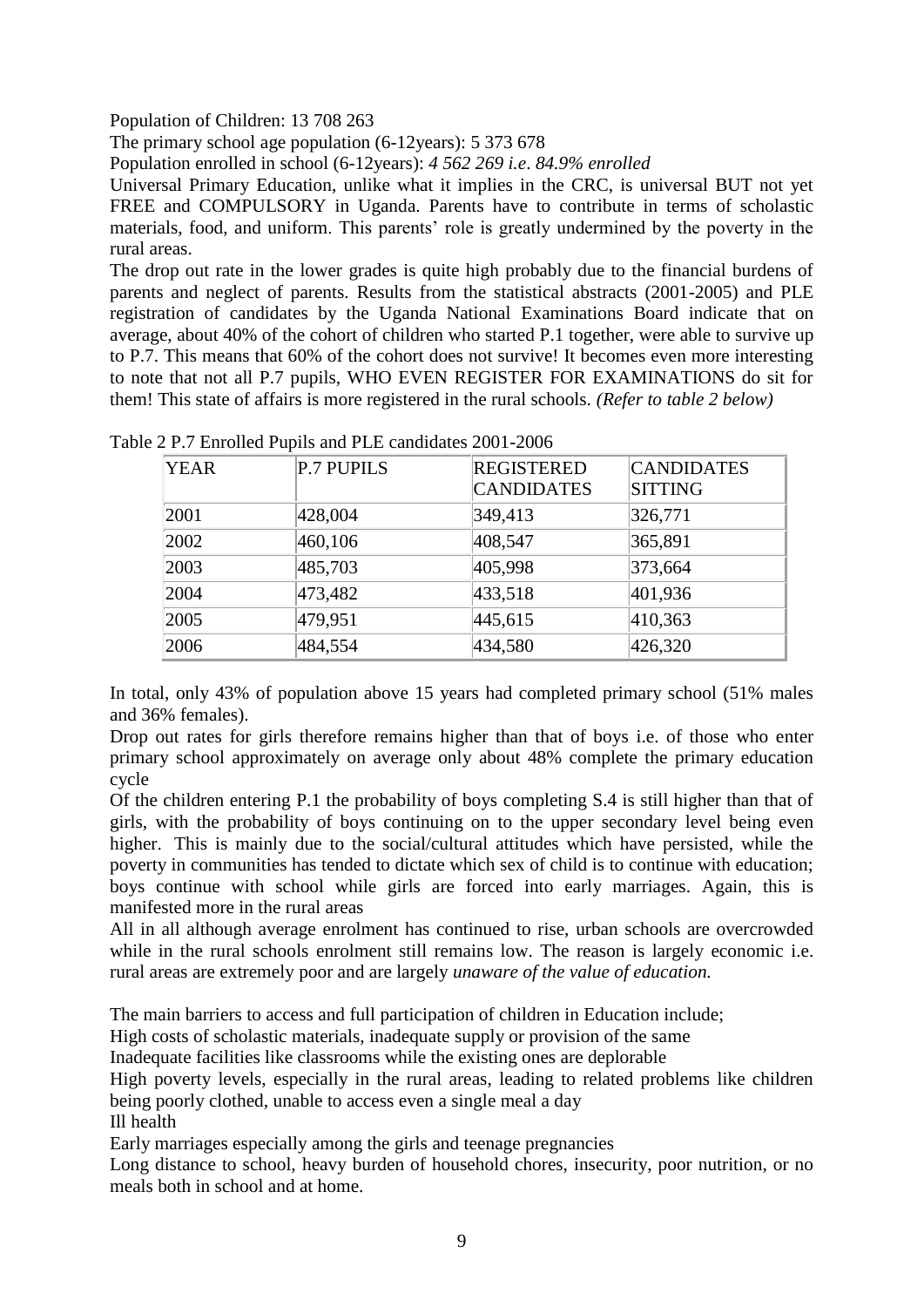Some children do not attend schools regularly so that they can help their parents/guardians to earn a living through petty trading

High drop out rates

Inadequate facilities at the schools

Shortage of teachers

Poor motivation of teachers

Increasing number of children and teenagers (from 12 years) infected and affected by HIV/AIDS scourge, has increased the number of orphans and child headed families. A child of 10 can be forced to leave school to look after her /his siblings after losing the parents to AIDS. In many cases the child may also be infected, thus extending the vicious circle

Many children have suffered and their rights greatly violated (right to education, life, proper health care) due to the Long war/civil strife (20 years) in the northern part of Uganda. Many children live in camps, which are poorly facilitated

Many more have lost parents due to this scourge

Increasing number of street children

Drug use and abuse

Many cases of child abuse (especially sexual abuse by relatives at home)

Increasing child sacrifices in the country; children are kidnapped and killed as directed by local witchdoctors for one to get rich

A very recent threat of child trafficking especially in Northern Uganda.

In view of the above, we decided to identify two schools in the rural setting, that is in Jinja district, as the centre of the pilot project; one primary school and one secondary school, plus Our Lady Consolata S.S.S Kireka a private secondary school The main focus of the project activities included sensitisation seminars/workshops with all stakeholders on CRC and children's rights as well as addressing the problems of the acute drop-out rates of children and non attendance

# 2.3 **Aim of the Project**

Promoting Child Rights at Classroom , School management and Community levels

# 2.4 **Objectives of the Project**

*Short term*

To increase awareness of the CRC among key stakeholders, that is parents/community, teachers and children

Improve the relationship between the three groups; where each plays their role to improve the learning environment

Increase participation of children in their learning in and out of school.

*Long term*

Mainstreaming children's rights and responsibilities into the teaching and learning as well as school management

Generally improve the quality of education in school; creating beautiful schools and joyful learning

Empowering children and guaranteeing quality lives in the future

# 2.5 **Expected Project Outcomes**

Increased participation of parents in the school and children's' activities, like through provision of scholastic material, lunch, visiting and enquiring about their children more while in school.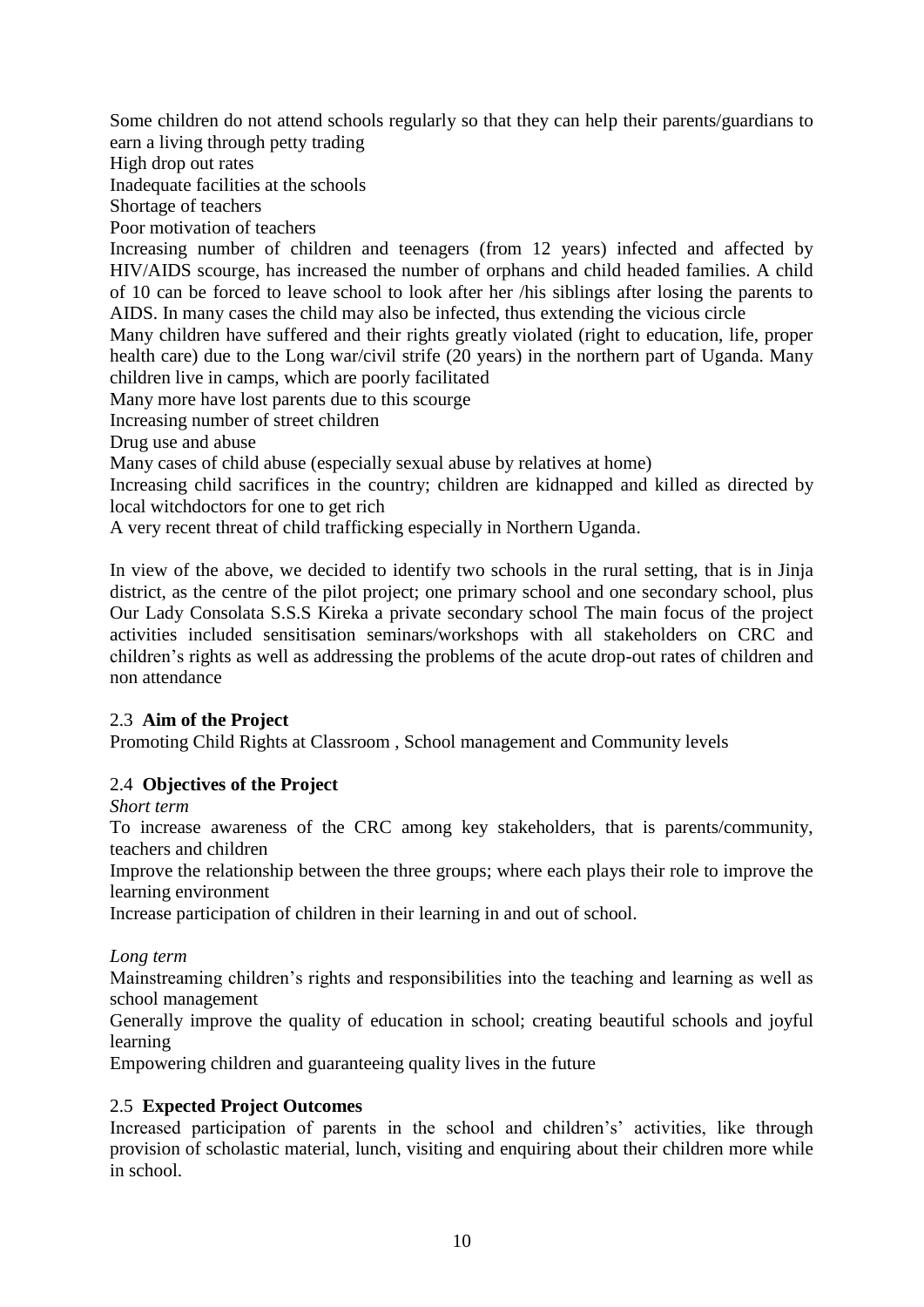Increased attendance of children in school

Children's' increased awareness of their rights BUT which come with responsibilities

Improved relationship between the three mentioned thus far

Improved teachers' understanding and attendance to children's needs and motivation in school

Improved quality of education and leadership in the school

Improved school environment (physical, social and academic) e.g. increased responsibility of all stakeholders towards environmental protection through planting trees

Once each stakeholder understands his or her role and responsibility and when the relationship between teachers, children and parents is strengthened, then the quality of education would definitely be improved and sustainability guaranteed.

# 3. IMPLEMENTATION OF THE PROJECT

# 3.1 **Defining the task, target groups and limitations**

## 3.1.1 *Defining the task*

Given the background, the major task before us is mainly to improve the quality of learning and eventually the education of children, by emphasizing their rights, among all stakeholders, which would in turn improve learning and the quality of education.

## 3.1.2 *Target groups of the Project*

Parents and community (the latter includes District officials, Local Council chairpersons) Staff/ School Management Committees Children.

#### 3.1.3 *Limitations*

Possible limitations envisaged included inadequate resources in terms of time and most of all finances to support the project activities and movements

The distance between the team members was also likely to pose a problem

The very poor concern exhibited by the parents towards the education of their children was a great challenge to the team, let alone the parents' abject poverty

# 3.2 **Choice of Methods- How we implemented the Project**

a. *Meetings* (with key district officials)

Briefs about the project work and the whole training programme emphasizing the benefits Open discussions

b. Workshops (parents, teachers, school management, key stakeholders in education) Moving debates Group activities Provision of material on Children's rights and child based activity Open discussions Interviews

c. *Interaction with children/students* Group activities Drama and simulations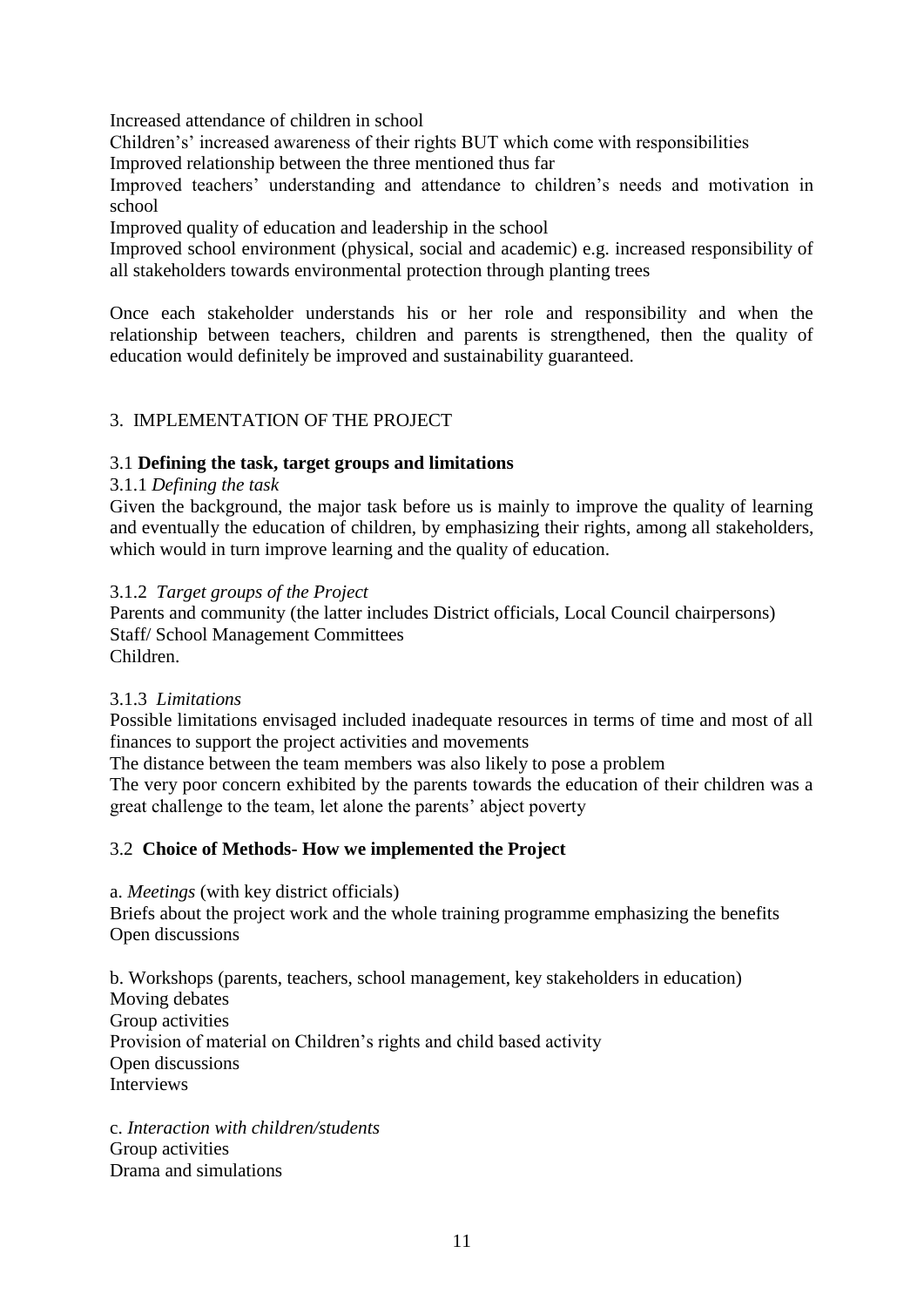Open and closed discussions Interviews

d. *Sensitization and discussions with the community* (through the local council meetings) Open and group discussions Video shows

# 3.3 **Collection of Data/Material**

Data was mainly collected through different ways and the findings can are indicated under each category:

#### *Interviews with head teachers*

The head teachers received the idea with a lot of enthusiasm as we introduced the project on Children's Rights and showed their willingness to cooperate

A brief about the schools and enrolment by gender were given

It was noted that there was a lot of absenteeism among children on a daily basis. For example in Mafubira primary school, in P.6 class 2006, about 25% of these pupils miss school on a daily basis

In Muguluka there was high drop out rates especially among the girls

Children lacked basic needs like scholastic materials let alone midday meals. For example in Mafubira Primary School, only 10% of the 800 pupils in school eat lunch

Parents did not follow up the performance of their children in school.

#### *Focus group discussions mainly with teachers, children and district officials* Teachers were aware of the children's rights

However the teaching methods were not child-centered but rather top-down due to factors like ignorance of the former, limited facilities like space, books, manila cards among others

The key stakeholders like the Chief Administrative Officer, Residents District Commissioner, Local Council 5 Chairperson, were very skeptical about the whole concept of CRC

The District Education Officer on the other hand was very supportive and advocated for Children's Rights

After a long hot debate, officials pledged their support to the project.

# *Workshops with parents and other stakeholders*

Parents had a misconception about the CRC and they had fears that children would become rebellious due to the freedom accorded by *Rights*

Parents pointed out the fact that due to acute poverty they were unable to meet all children's needs or RIGHTS to food, education, shelter, feeding

The community and local leaders were not aware of the CRC therefore there IS great need to carry out sensitization about CRC on the ground level

Parents eventually agreed to become more active in support of their children's learning by visiting them more in school

Participants in the Project .

# **3.4 Participants in the Project**

a) *Parents and community*

Their role included;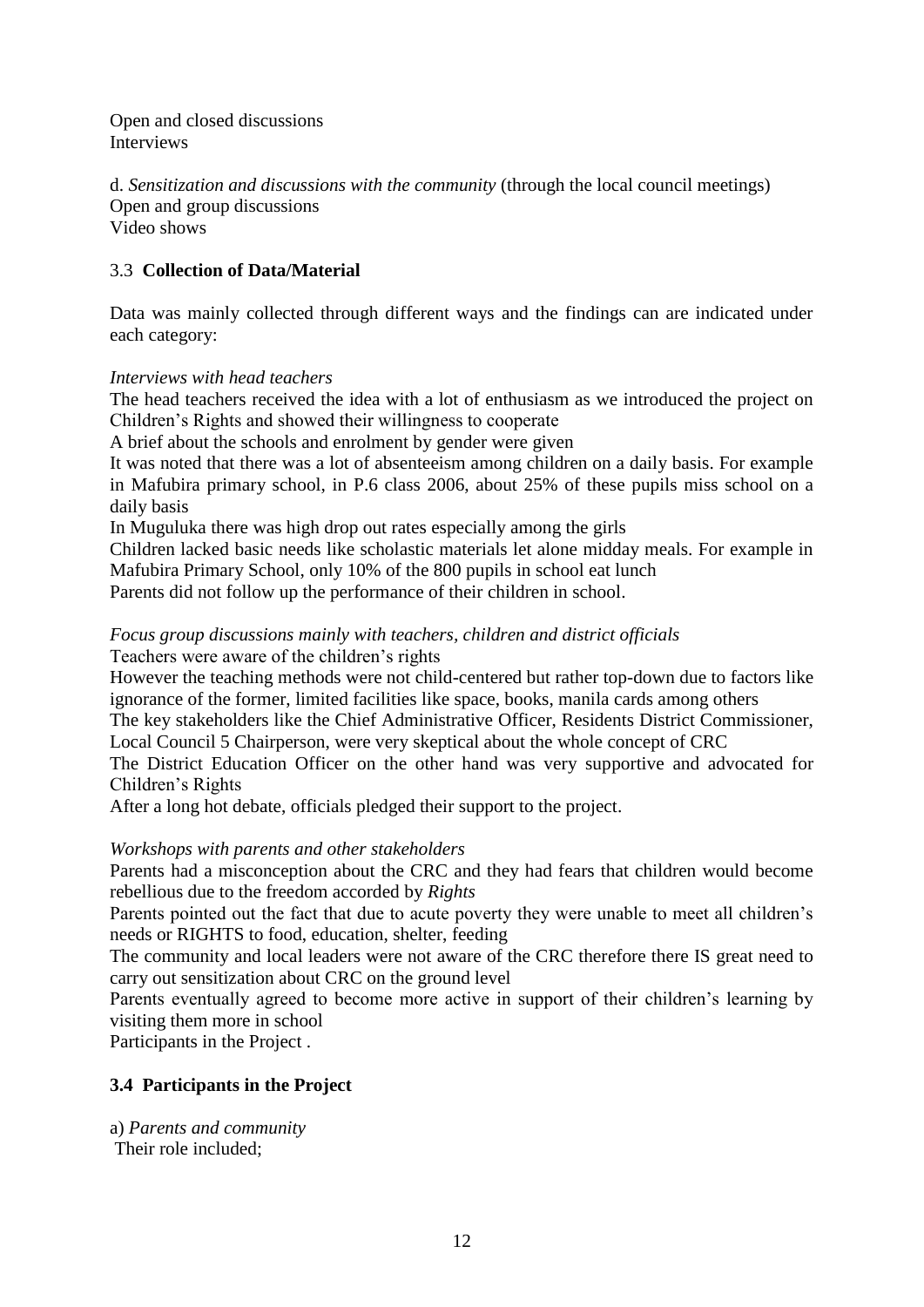Their obligation/responsibility towards providing the necessary support and scholastic materials, food for the child while in school.

Encouraging the children in the learning process; appreciating all the positive other than only criticizing the negative.

Acting as resource persons at school; sharing their experiences with all children.

Listening to their children and supporting them.

Visiting the school to check on their progress and show that they care!

Allow the children to enjoy their right education.

Act as community volunteers and advising/contributing to ways in which to develop the school.

Attending all parents' meetings and other activities to increase the morale of the children.

## b) *Teachers*

Their role included;

Understanding that they are a major custodian of protecting children's rights

Their obligation in making sure that the children enjoy learning and do not absent themselves from school

Making use of the available space/compound in teaching (a classroom being more than a room with four walls) that is, being innovative

Involving the children more in their learning and decision making

Encouraging the children to display and develop their talents and be free to speak and express themselves

Working both with parents and administration to always improve the learning environment of the children

Getting to know the children individually in order to help, guide and counsel them m better

# c) *School Management and committees*

Their role included;

To protect and implement children's rights in school

Empower and support teachers in implementing children's rights

Draw up plans (with other stakeholders) that will help improve the quality of teaching and learning in school

Encourage teamwork among teachers not only to reduce on the workload BUT ALSO more so improve performance

Developing clear channels of communication and dialogue between management and staff to enhance openness, innovation, new ideas and better performance

Head teachers should delegate more, with empowerment, to teachers to enhance motivation

Include in the school budget facilitation for all activities that improve the learning environment of the children and CRC activities

Most of all to provide a clear vision and mission towards creating the best environment for learners and staff to bring out their full potential

d) *Children (primary six and senior two students 2006)*

Their role included;

Fully understanding their rights and responsibilities

Enjoying fully their rights and help in promoting the same among other children and elders Attend school daily when supported to do so and enjoy learning

To speak out against all instance when their rights are violated

To work hard, support their parents and feel free with their teachers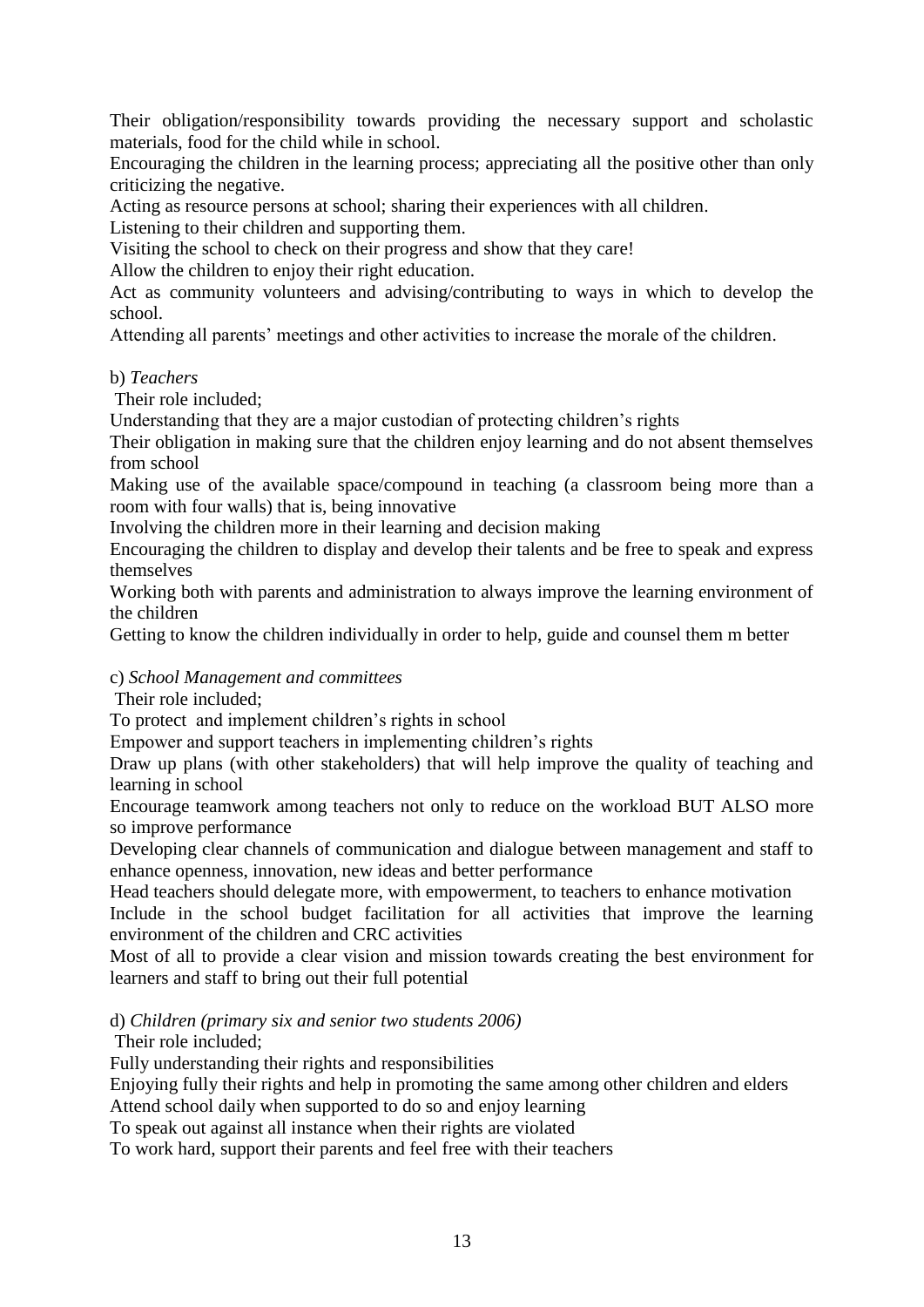# 3.5 **Resources for the Project**

# Time

Participant school (though these were meagre) Finances (project team members)

# 3.6 **Work Plan and Time Table**

The project activities were carried out as follows:

| June 2006        | July 2006                                       | August 2006          | September 2006 $\vert$ October 2006                                                                  | November 2006     |
|------------------|-------------------------------------------------|----------------------|------------------------------------------------------------------------------------------------------|-------------------|
|                  |                                                 |                      | - Identifying two- Team meetings Meeting the HOLIDAYS - Finalizing and Project                       |                   |
|                  |                                                 |                      | schools out of a  - Meeting with parents of both Working on the sending report presentation          |                   |
|                  | number of the teachers of schools               |                      | report Free School open South Africa                                                                 |                   |
|                  |                                                 |                      | options and both schools - Meeting the Note: Schools day for Mafubira                                |                   |
|                  |                                                 |                      | writing letters to - Visiting Jinja to children of both reopened for third Primary School - Workshop |                   |
|                  |                                                 |                      |                                                                                                      | children of       |
| $\sim 100$       | Preliminary district officials Note: Schools of |                      | September                                                                                            | Pilkington Coll   |
| visits to<br>the |                                                 | broke off $for 2006$ |                                                                                                      | about their right |
| schools          |                                                 | holidays on the      |                                                                                                      | - Open day        |
|                  |                                                 | $18th$ of August     |                                                                                                      | Pilkington Colle  |
|                  |                                                 | 2006                 |                                                                                                      |                   |

| December 2006   | January 2007    | February 2007                       | March 2007                                                      | April 2007       | June 2007       |
|-----------------|-----------------|-------------------------------------|-----------------------------------------------------------------|------------------|-----------------|
| <b>HOLIDAYS</b> | <b>HOLIDAYS</b> |                                     | - Workshop with - Interaction with - School visits to - Meeting |                  |                 |
|                 |                 |                                     | teachers of Our S.3 2007 students discuss progress parents of   |                  |                 |
|                 |                 |                                     | Lady Consolata of Our Lady of CRC activities Lady               |                  | Conso           |
|                 |                 | S.S.S Kireka                        | Consolata S.S.S                                                 | - Mentor's visit | S.S.S           |
|                 |                 | - Working with-Sensitization        |                                                                 |                  | - Radio talk s  |
|                 |                 | schools to //discussions            | with                                                            |                  | (Jinja)         |
|                 |                 | emphasise                           | the<br>community                                                |                  | Final Re        |
|                 |                 | Project/Group                       | $\left  \text{ (through the local} \right $                     |                  | and developr    |
|                 |                 |                                     | based activities council meetings)                              |                  | of way forwar   |
|                 |                 |                                     | and learning- Monitoring                                        |                  | Asses           |
|                 |                 | (primary school) project activities |                                                                 |                  | understanding   |
|                 |                 | -Necessary                          |                                                                 |                  | involvement     |
|                 |                 | amendments<br>are                   |                                                                 |                  | key stakehol    |
|                 |                 | made                                |                                                                 |                  | about           |
|                 |                 |                                     |                                                                 |                  | through use     |
|                 |                 |                                     |                                                                 |                  | questionnaire   |
|                 |                 |                                     |                                                                 |                  | and observation |
|                 |                 |                                     |                                                                 |                  | - Head teach    |
|                 |                 |                                     |                                                                 |                  | workshop-Jin    |

# 4. OUTCOMES OF THE PROJECT

# 4.1 **Pilot Project**

Improved teachers' understood their role in promoting children's rights Improved responsibility to make learning joyful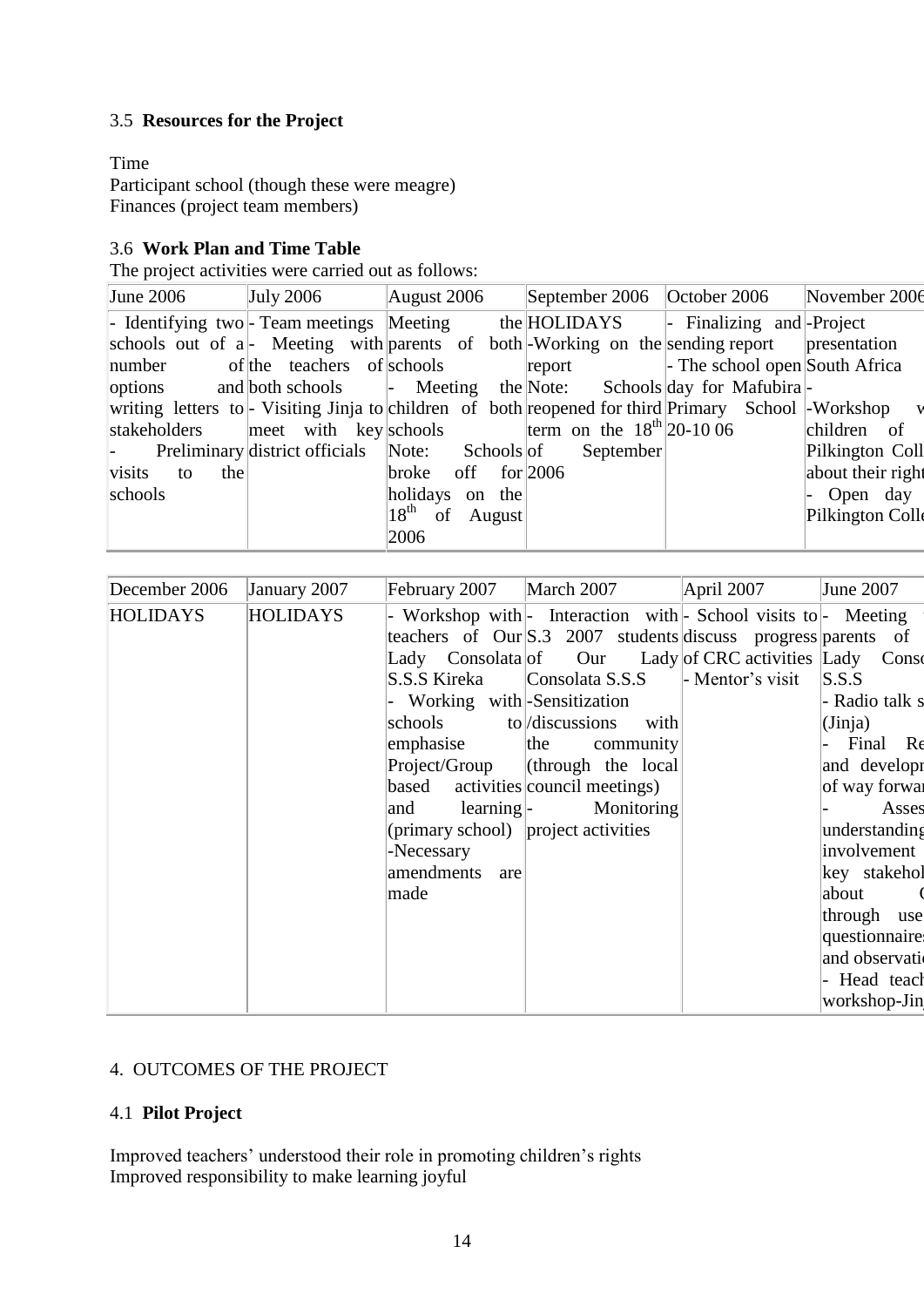Improved teachers commitment to help children prepare fairs where children display their work

Parents' pledge to take on communal responsibility towards children

Improved community leaders involvement in ensuring the protection of children and their rights

Improved parents' commitment to regularly visit their children at school

Improved community commitment to take harsh measures on sexual harassment cases against children

Parents pledge to listen to their children more

Improved children's involvement in learning and display of their work as well as expressing themselves beautifully in song, dance, poetry about their rights and violation of these rights Promise of possible funding from some NGO's.

*Challenges and shortcomings*

Inadequate financial facilities

Limited time

Hectic and tight programme in the schools made implementation of the project activities a bit difficult

Team members' busy schedules made it difficult to meet set targets, among others

Inadequate support form the parents; not all parents understood their role as major players in the proper learning of the child

The role of the child in the learning was not fully supported by some key stakeholders.

## 4.2 **Full implementation of the Pilot Project**

The outcomes were mainly based on activities following the assessment made after the pilot and the guidelines provided to make the project work more meaningful and beneficial to all concerned

Greater participation of children in learning; children composing songs, poems, plays and holding debates related to their concerns

Improvement of teachers' attention and support towards children's rights; allowing children to be creative, innovative and allowing them to express themselves freely

Parents' involvement in children's learning improved a little, that is, some checked on their children while at school; frequent visits to school to check on their progress

Keeping he district officials updated about project activities to enable them fully appreciate the concept of CRC and its importance; through inspections of schools and reports

Better planning and more regular meetings by team members to met set targets better Including Our Lady Consolata S.S.S in the project.

#### *Challenges and shortcomings*

Apparent low morale among teachers; especially during the beginning and end of term Failure of the project to meet some of the teachers' expectations; mostly financial Constraints; including time and finances

Inadequate infrastructural support for some of the projects e.g. children abandoned the interactive sitting arrangement citing a number of reasons, most important of which was discomfort *(refer to attachment)*

Long drought from mid February to early April that delayed some of the projects in the schools like tree planting, gardening

Pupils reporting for school two to three weeks into the term, undermining progress of project activities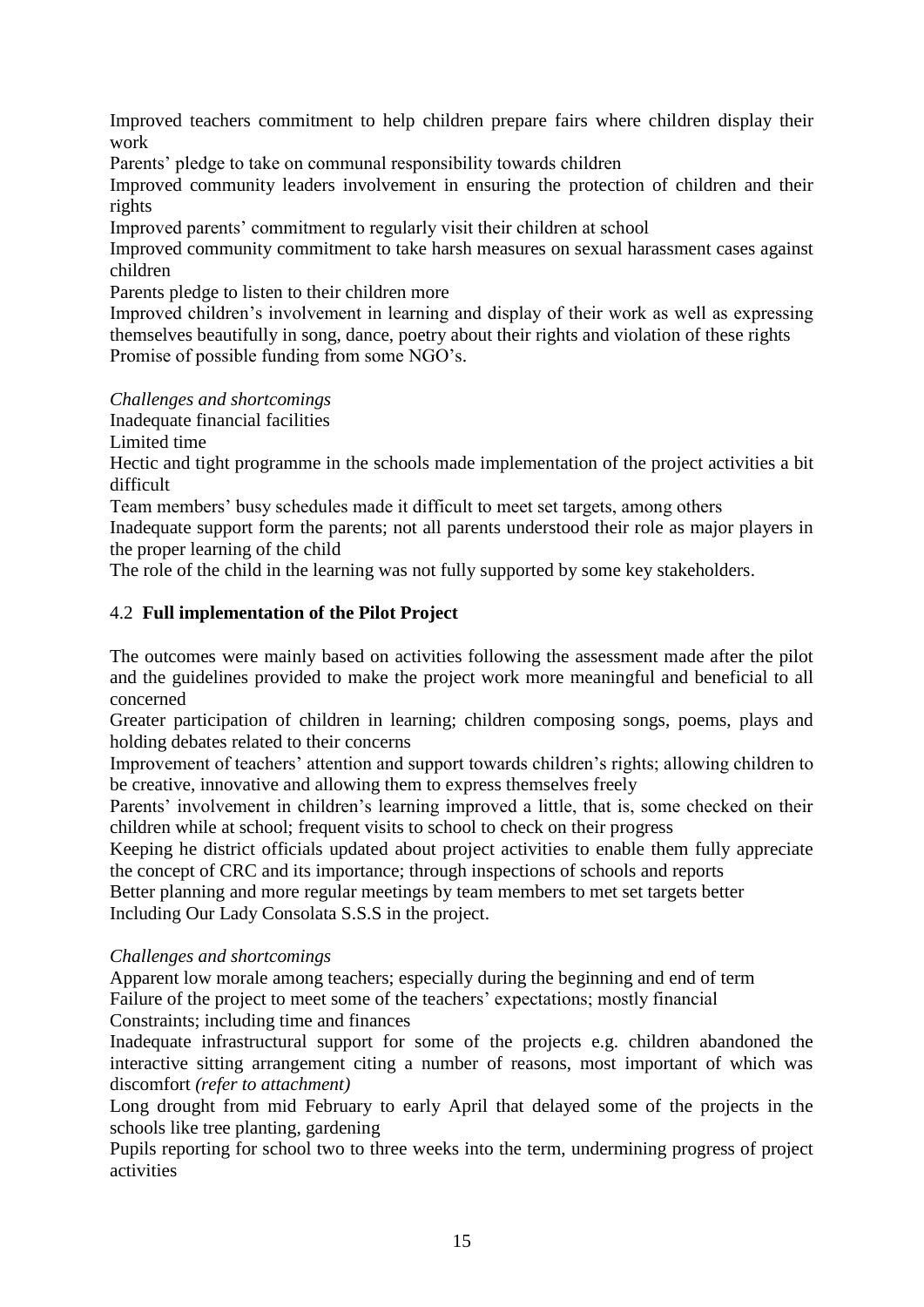#### *Financial limitations*

Mind set among some stakeholders about CRC as being synonymous with indiscipline and disruptive behaviour.

# 4.3 **After the Pilot Project**

There is need to expand the project by bringing more schools on Board though not too many at a go

Sustainability of the project has to be through, among others, continuous sensitization about CRC, especially by local government and Ministry of Education as well as monitoring of project activities

Introduction of project methodology in training and sensitizing head teachers and teachers about CRC and child centered teaching and learning

Dissemination of CRC guidelines and information to schools countrywide

Financial support is necessary; especially in support of the team project work and also in schools so as to carry out some of the projects and programs

Our Lady Consolata S.S.S taking centre stage in the project activities.

# 5. EVALUATION OF THE RESULTS OF THE PROJECT

## **On the plus side, generally**:

There is apparent improvement in academic performance due to introduction of the project, for example in Mafubira Primary school in the National Examinations (PLE) results of 2006, 6 candidates scored  $1<sup>st</sup>$  grade compared to one  $1<sup>st</sup>$  Grade in 2005

Children, especially in the primary school, expressed themselves very well in their mother tongue in song, dance, poetry, discussions and plays

Teachers and school management bodies were and are willing to embrace CRC: and only need the capacity to implement all necessary activities.

In both project schools in Jinja, head teachers reported that there had been improved performance of children in school, regular attendance of students, decreased absenteeism, teachers' support of children and most of all improved support from parents.

#### **On the other hand however:**

The teaching methods in the schools remain not fully child centered and thus do not motivate the children to learn

Due attention is not fully given to the individual needs of the child

Participatory learning is not fully emphasized

There is still lack of active participation of some parents. They are preoccupied with activities to help them survive and put food on the table

Many teachers, especially in the rural schools, get to class without any teaching aid. Reason? Lack of resources and finances!

There is lack of proper record of children's progress in school, especially over time

For more details in regard to the assessment made, refer to the attachment of the analysis made from the questionnaires. *(Page 26)*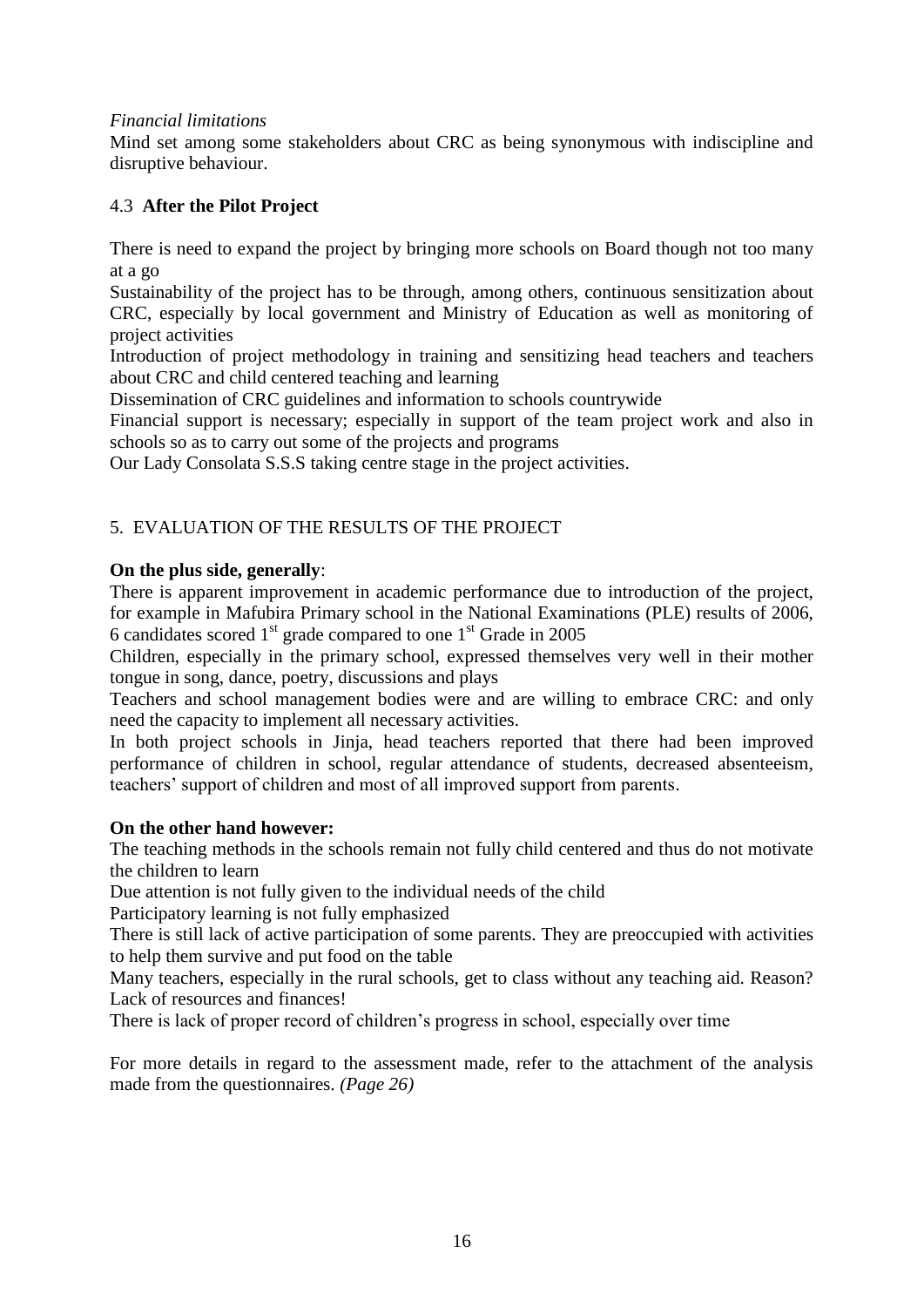## 6. CONCLUSIONS AND RECOMMENDATIONS

## 6.1 **Conclusions**

As noted for the above, this project created positive impact in the schools where it was implemented and in regard to findings it is strongly recommended that the CRC should be given due attention in schools. MORE IMPORTANTLY it should be emphasized in teacher colleges, in order to improve the learning environment, therefore guaranteeing quality education.

Likewise, the development of quality education must be supported by effective management at all level and apart from making effective use of new communication and information technologies, education management and governance must be supported by the Ministry or government by building the necessary capacity at the level of implementation, to facilitate the participation of other education providers like parents, communities and learners.

#### 6.2 **Recommendations**

A review and redesign of the teaching methods accordingly to make them more relevant to the cultural environment and to the educational, psychological and socio-economic needs of children, is necessary for better learning. That is, urgent attention needs to be devoted to the development pf materials, methodologies and social learning environments that are feasible and sustainable in the local environment and relevant to the African learner. Particularly in respect not only of the girl child but more so the disabled.

Special attention has to be given to each individual child because each ha their own needs that adversely affect their learning environment, for example issues like effects of HIV/AIDS, drug use and abuse, children with special needs, unable homes, poverty which all undermine the children's enjoyment of their rights.

Improvement of teacher education and training to enhance competence and understanding of participatory, inclusive and gender sensitive approaches, the use of new technologies and innovativeness in teaching, have to be introduced or emphasized in teacher colleges.

In-service training programmes must be emphasized and follow-up mechanisms have to be established to ensure that teachers use or implement the best practices acquired through the training.

School managers (head teachers, school management committees, Boards of Governors have to be regularly sensitized in order to facilitate the implementation of such programmes. Well-coordinated sensitization of parents and communities has to be done by the education bodies and other concerned parties, just like the health workers do, so that parental guidance and support may be increased as its role in the child's development, academic and future success is important; since learning begins at birth.

Parents and communities have to be given skills and capacity to increase their sustenance and ability to increase food production, probably through community effort; this is necessary to enable the children be supported in school in terms of scholastic materials and most IMPORTANTLY FOOD.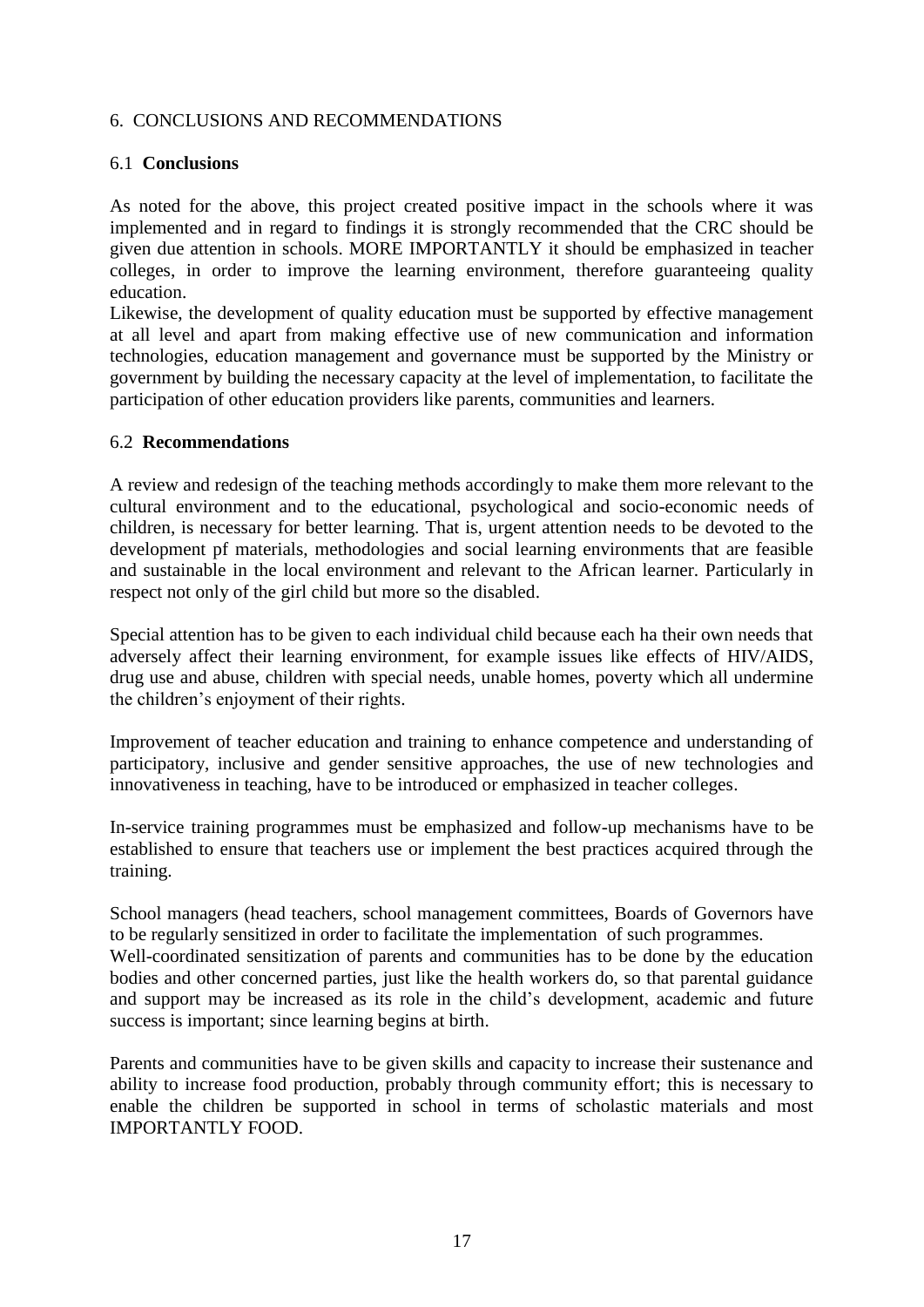Promotion of the use of mother tongue in the early childhood education should be carried on because it enhances understanding of concepts, gives children confidence and leads to good performance.

Teachers have to be encouraged to improvise in developing learning/teaching materials to supplement on the available, usually inadequate, textbooks. They also have to be encouraged and also trained to be innovative in the use of teaching aid from the surrounding school and community environment.

At the same time there needs to be improvement, development, production and proper management of distribution of learning materials that are affordable and more suitable to the local conditions.

SMART (Specific, Measurable, Achievable, Relevant, Time Bound) targets at each level of education have to be set so as to enhance monitoring children's performance, teachers' commitment and competence, assessment, with emphasis on such tools such as CHILDREN'S SELF EVALUATION, which at the same time increases the child's participation in her/his learning progress and assessment; the every essence of CRC.

Mechanisms should also be put into place for carrying out national assessments of learning achievement.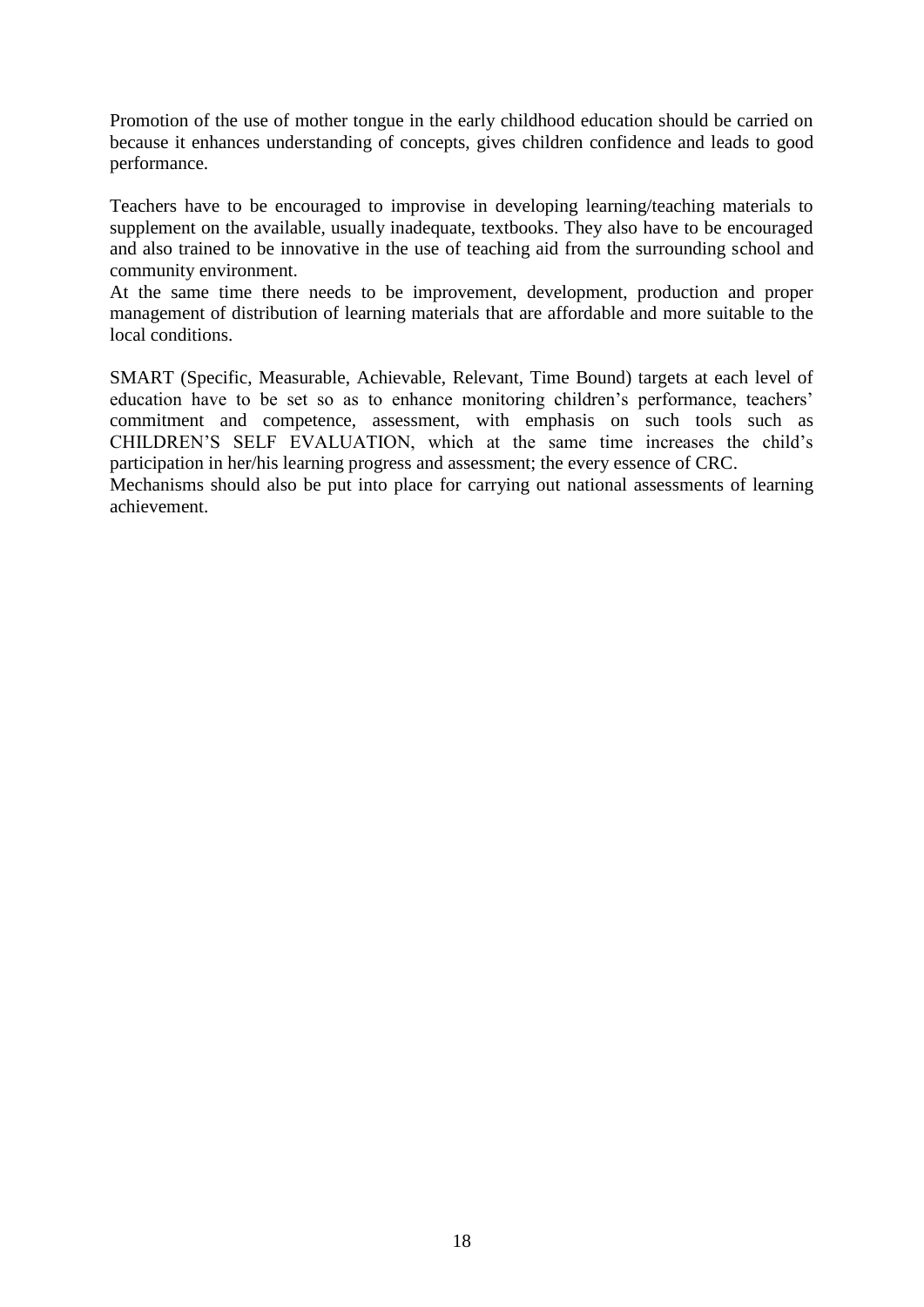# 7. REFERENCES

## a. **Internet sources**

<http://www.unicef.org/teachers/> [http://www.norrag.org/db\\_read\\_article](http://www.norrag.org/db_read_article) [http://www.efa.nairobi-unesco.org](http://www.efa.nairobi-unesco.org/) http://www.norrag.org/db\_read\_article.

## b. **Texts**

Human Rights Citizenship manual 2004: British Council Uganda.

Making Reality of the Rights of the Child: Thomas Hammarberg; Fourth Edition.

Child Rights Clubs, A Facilitators' Guide; ANPPCAN Uganda Chapter; June 2002.

Citizenship and democracy in schools; diversity, identity, equality; edited by Audrey Osler; 2006.

Ministry of Education and Sports, Draft Report on A Case Study on the Impact of UPE on the Quality of Basic Education in Uganda.

The Constitution of the Republic of Uganda of 1995.

The Children's Statute 1996, Government of Uganda.

The Penal Code, Government of Uganda.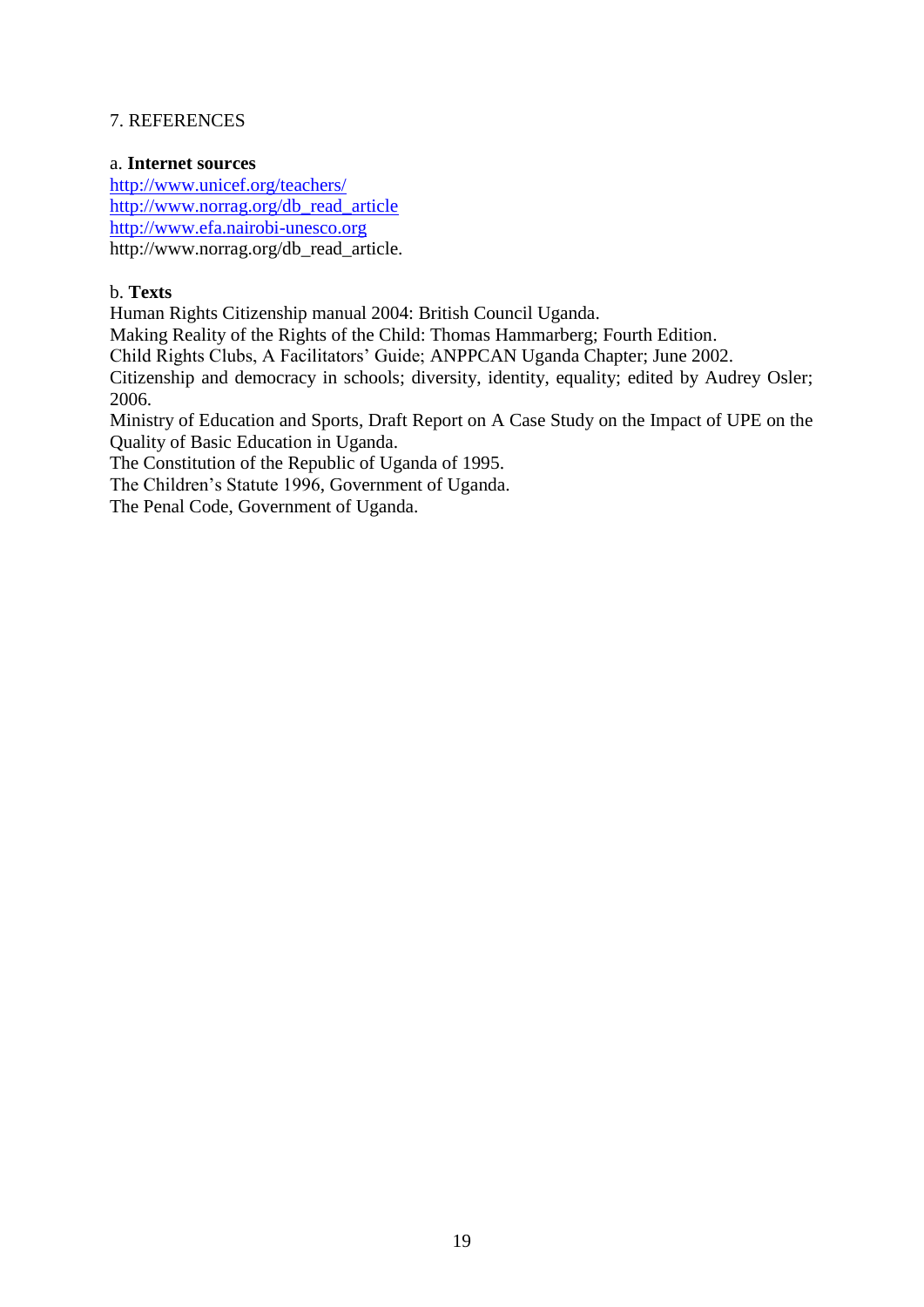## 8. APPENDICES

#### 8.1 DISTRICT OFFICIALS' QUESTIONNAIRE

TITLE OF THE PROJECT: Raising awareness about the Convention of the Rights of the Child and improving the quality of education by involving major stakeholder in education (parents/community, teachers, pupils)

The project is being implemented in Jinja district at Mafubira Primary School and Pilkington College Muguluka.

Time frame: July 2006-June 2007

What is the project about? Do you think it is relevant to our education system?

How can this project be useful in the management of our schools in the district?

Why are some stakeholders still negative towards Children's Rights?

How can we ensure that the Children's Rights go with responsibilities?

What are your suggestions for the future success of the project?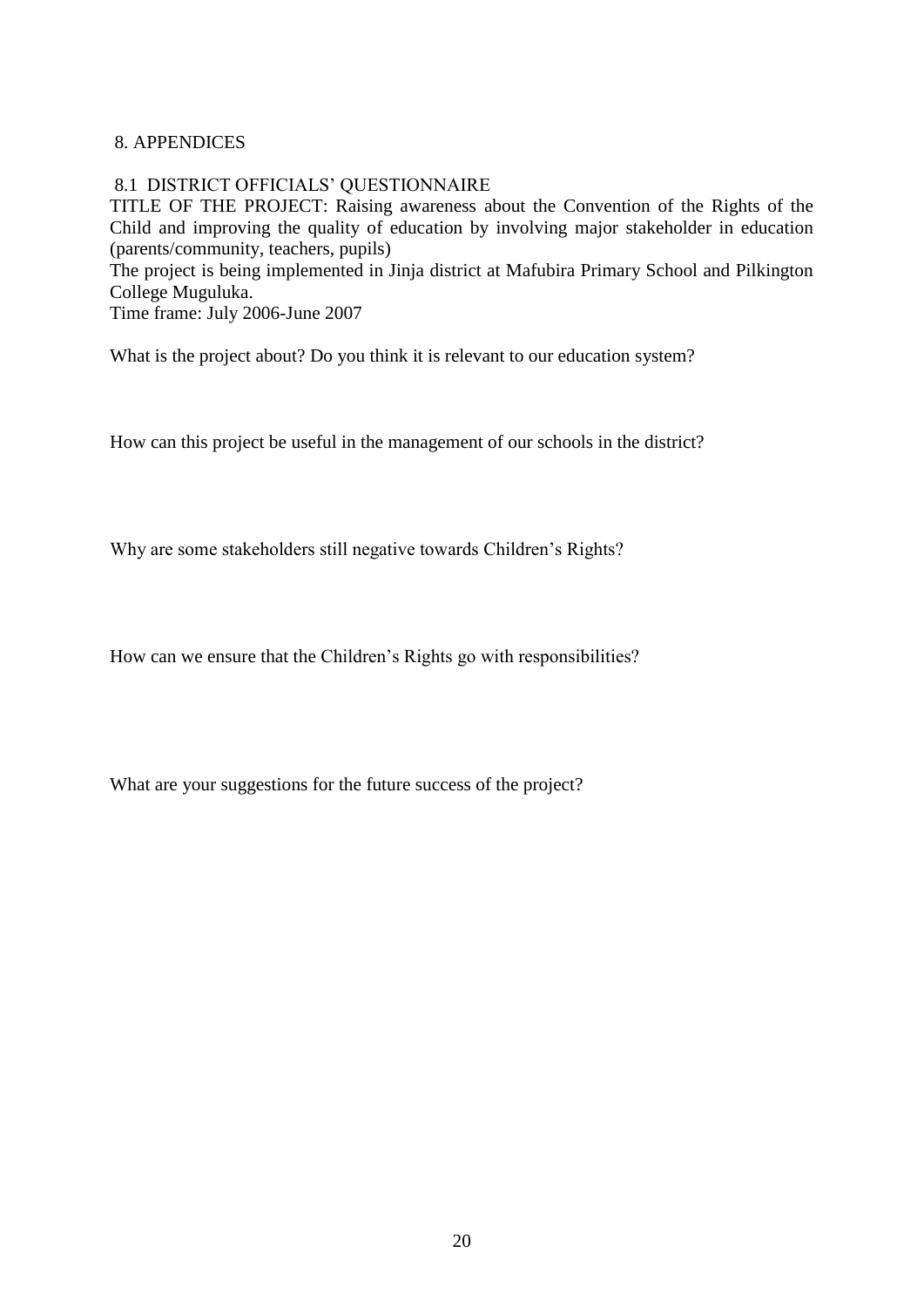### 8. 2 RAISING AWARENESS ABOUT THE CONVENTION ON THE RIGHTS OF THE CHILD AND IMPROVING THE QUALITY OF EDUCATION BY INVOLVING MAJOR STAKEHOLDERS IN EDUCATION (PARENTS/COMMUNITY, TEACHERS, PUPILS) TEACHERS' QUESTIONNAIRE School:………………………………………………………………………………………… …………… Class:………………………………….. Number of children in your

class………………………

What is the project about?

Why are some stakeholders still negative towards Children's Rights?

Have you implemented any programmes or activities in promoting CRC in your school?

If yes, list down your achievements in promoting CRC in our school

Explain the impact CRC has made on the response of parents of your class towards the needs of their children

What are the challenges you have encountered and you are likely to encounter in the promotion of children's rights and activities in your school?

What are your recommendations towards raising awareness and promoting CRC in our schools?

What are your future plans for the continuity of CRC in your school?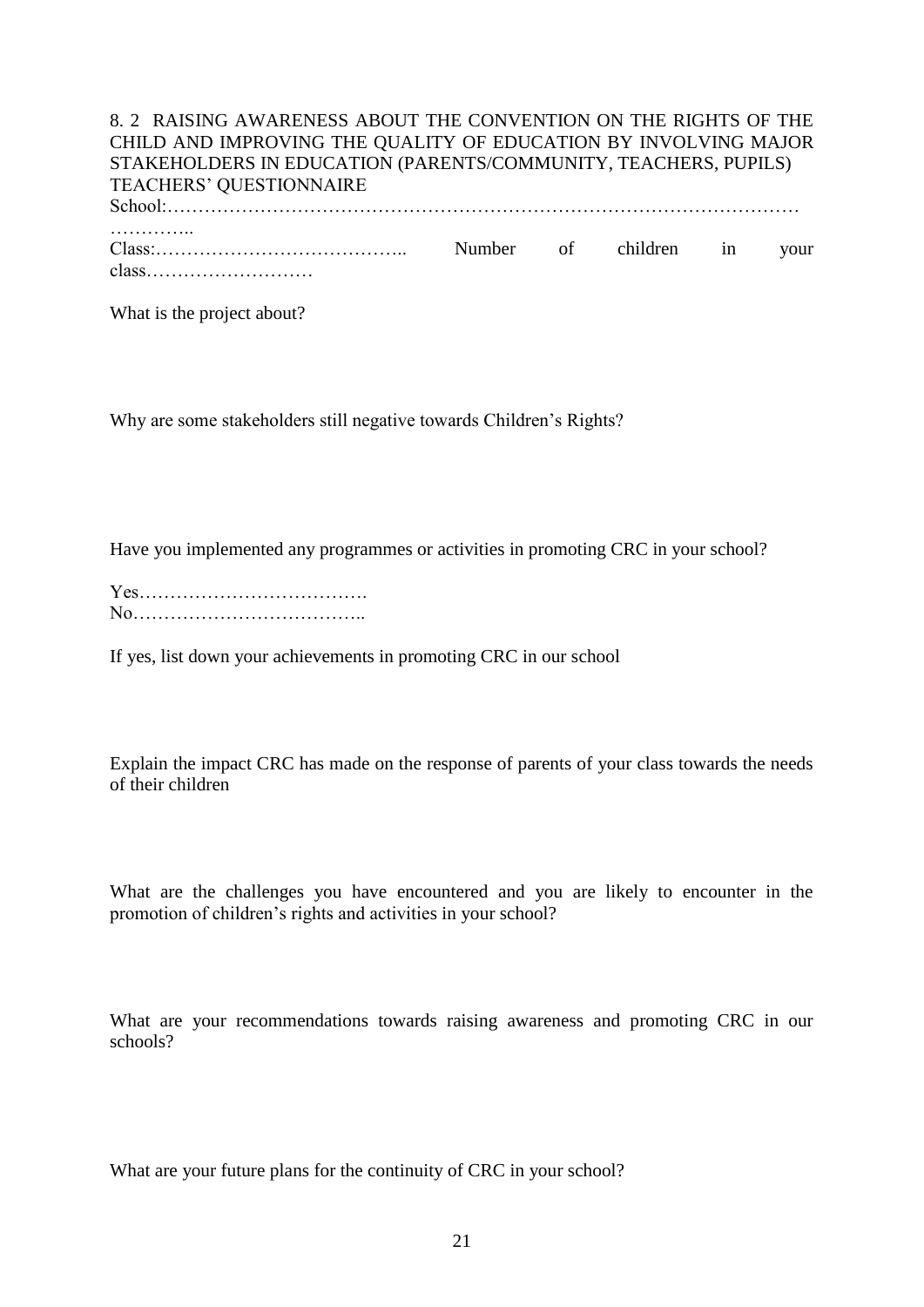|        |                                          | 8.3 CHILDREN'S RIGHTS AND RESPONSIBILITIES                         |    |    |
|--------|------------------------------------------|--------------------------------------------------------------------|----|----|
|        | CHILDREN'S QUESTIONNAIRE                 |                                                                    |    |    |
|        |                                          |                                                                    |    |    |
| .      |                                          |                                                                    |    |    |
|        |                                          |                                                                    |    |    |
|        |                                          |                                                                    |    |    |
|        | Do you know what CRC stands for in full? |                                                                    |    |    |
|        |                                          |                                                                    |    |    |
|        |                                          |                                                                    |    |    |
|        |                                          |                                                                    |    |    |
| If     | yes,                                     | write                                                              | it | in |
|        |                                          |                                                                    |    |    |
|        |                                          |                                                                    |    |    |
|        |                                          |                                                                    |    |    |
|        | List the major 4 Children's Rights:      |                                                                    |    |    |
|        |                                          |                                                                    |    |    |
|        |                                          |                                                                    |    |    |
|        |                                          |                                                                    |    |    |
|        |                                          |                                                                    |    |    |
|        |                                          |                                                                    |    |    |
| Home   | List 5 Children's responsibilities at:   |                                                                    |    |    |
|        |                                          |                                                                    |    |    |
|        |                                          |                                                                    |    |    |
|        |                                          |                                                                    |    |    |
|        |                                          |                                                                    |    |    |
|        |                                          |                                                                    |    |    |
|        |                                          |                                                                    |    |    |
| School |                                          |                                                                    |    |    |
|        |                                          |                                                                    |    |    |
|        |                                          |                                                                    |    |    |
|        |                                          |                                                                    |    |    |
|        |                                          |                                                                    |    |    |
|        |                                          |                                                                    |    |    |
|        |                                          |                                                                    |    |    |
|        |                                          | List 5 things that make you unhappy while you are at school        |    |    |
|        |                                          |                                                                    |    |    |
|        |                                          |                                                                    |    |    |
|        |                                          |                                                                    |    |    |
|        |                                          |                                                                    |    |    |
|        |                                          |                                                                    |    |    |
|        |                                          |                                                                    |    |    |
|        |                                          |                                                                    |    |    |
|        |                                          | List 5 things that would make your school more interesting to you. |    |    |
|        |                                          |                                                                    |    |    |
|        |                                          |                                                                    |    |    |
|        |                                          |                                                                    |    |    |
|        |                                          |                                                                    |    |    |
|        |                                          |                                                                    |    |    |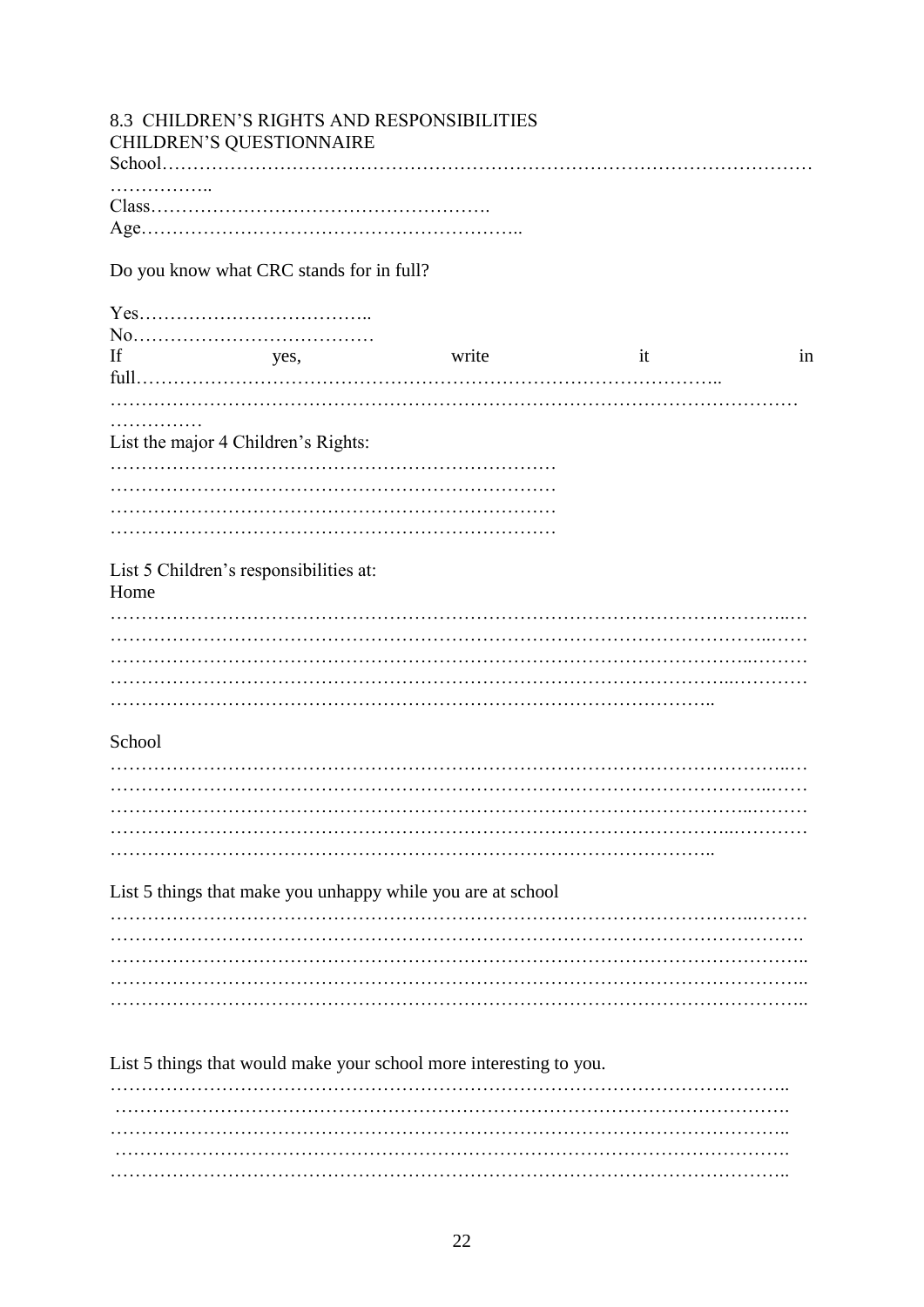Write a letter (on the line below) to your parents or guardians about Children's Rights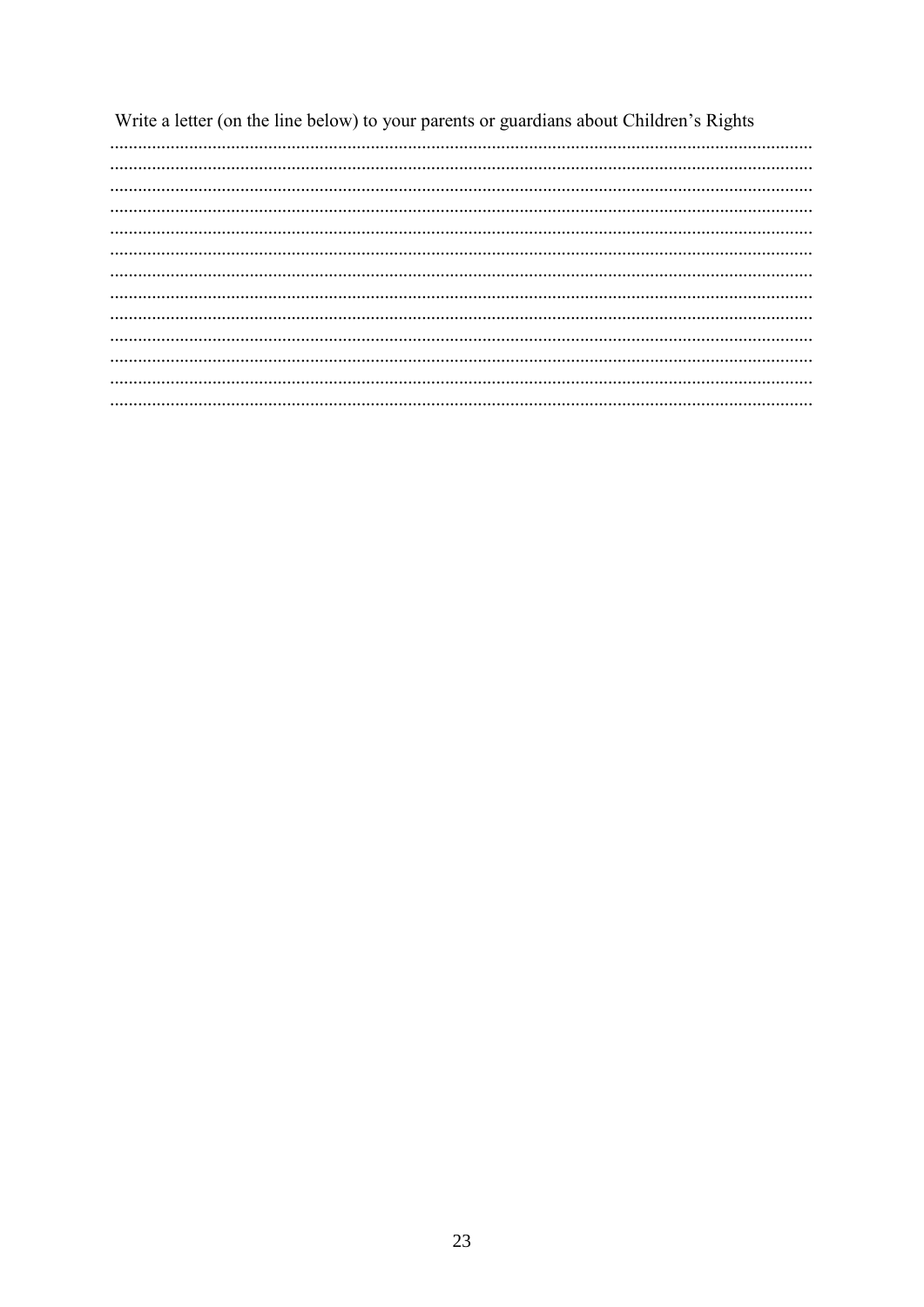# 8.4 ANALYSIS FROM QUESTIONNAIRES

a. DISTRICT OFFICIALS' QUESTIONNAIRE (Two District officials out of five returned the questionnaires with these responses)

## **What the project is about**

Raising awareness about children's rights

## **Do you think it is relevant to our education system?**

Education is one of the key Rights that children should not be deprived of it It looks at Human Rights, which are important in the education system

## **How can this project be useful in the management of our schools in the district?**

Students get to know their responsibilities in life and school authorities are able to guide children better

Managers of schools can support the implementation of Child Centered learning. The latter goes a long way in enhancing children's interests and taping their talents

## **Why are some stakeholders still negative towards Children's Rights?**

Many do not understand the concept Too much freedom among some children encourages them to become unruly Many feel that by allowing children to have rights indiscipline is encouraged

## **How can we ensure that the Children's Rights go with responsibilities?**

Continued sensitization of children about their roles, which if not fulfilled means being irresponsible

Encourage children to be responsible as they enjoy their rights

Give tasks to students, which if accomplished will mean fulfilling a responsibility

# **What are your suggestions for the future success of the project?**

The project should be broadened to cover many schools and in other districts It should have full-time workers Increase sensitization among all stakeholders

b. TEACHERS' QUESTIONNAIRE: (In total, 40 teachers participated in the analysis from all the 3 schools)

#### **What the project is about**

All respondents described it as one to build relationship between teachers, parents and students and raising awareness CRC)

## **Why some stakeholders are still negative towards Children's Rights (common responses were)**

Inadequate sensitization about children's rights

Cultural rigidity that undermines the status of children

Many children become unruly in the guise of exercise their rights thus alienating would be promoters of their rights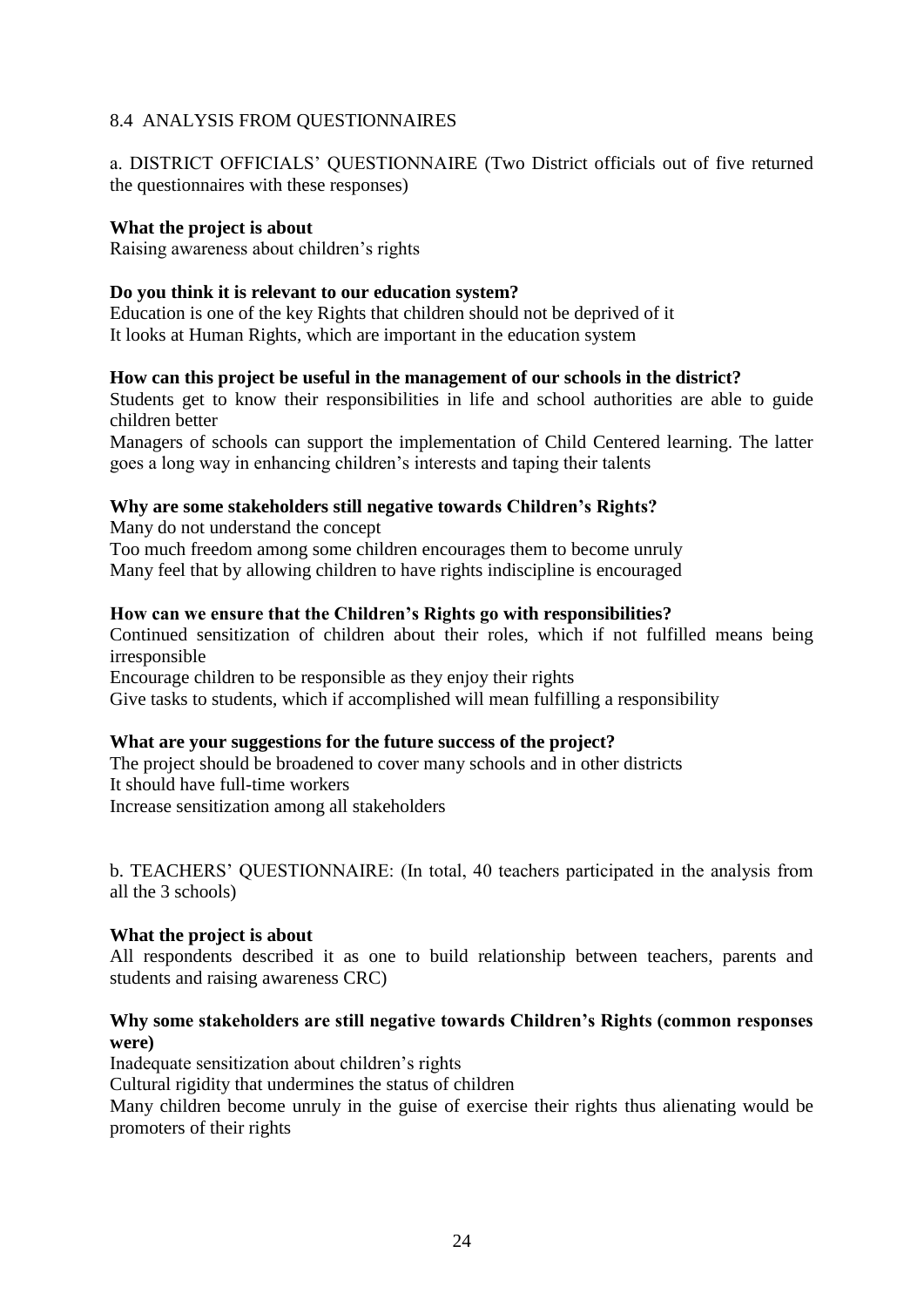## **Major achievements in promoting CRC in the schools included**:

Improvement in children's attendance and interest in learning

Improvement of the classroom environment; teaching aids, interactive seating arrangement Improvement teacher-pupil relationship; communication between teachers and children and child-to-child

Increased participation in school activities i.e. co-curricular (sports, clubs), arts and crafts Use of the external environment for learning e.g. the garden

Children are aware of their rights and responsibilities

# **Impact of CRC on the response of parents towards the needs of their children**

More parents are providing necessities to their children Increased number of parents visiting school to check on their children's progress

## **Challenges**

Not all children are provided with necessities due to poverty in many households Many children are orphans so they lack nearly all-basic necessities Inadequate finances to acquire the necessary school materials Fathers, and generally men, rarely visit school, let alone attend meetings Inadequate availability of CRC material for sensitization purposes

## **Recommendations towards raising awareness and promoting CRC in schools**

Financial support towards projects CRC has to be incorporated in the curriculum Membership cards and certificates may be given to promoters of CRC as an incentive Increased sensitization using all media, workshops Membership fee (CRC Clubs) to be charged to facilitate financially Continued guidance to children so as not to abuse their rights

# **What are your future plans for the continuity of CRC in your school?**

Mobilization of all stakeholders especially teachers to get involved

Planting more trees and flowers

Increasing sports and games activities

Sensitize parents about their role

Visiting organizations promoting Children's Rights and inviting them to talk to the school community members

Using children to pass on CRC message to fellow children in and out of school e.g. through plays, poems

# c. CHILDREN'S QUESTIONNAIRE

**CRC in full?** (Mafubira Primary School) 19 out of the respondents had the correct answer. The major 4 Children's Rights 17 out of the 20 respondents got them right.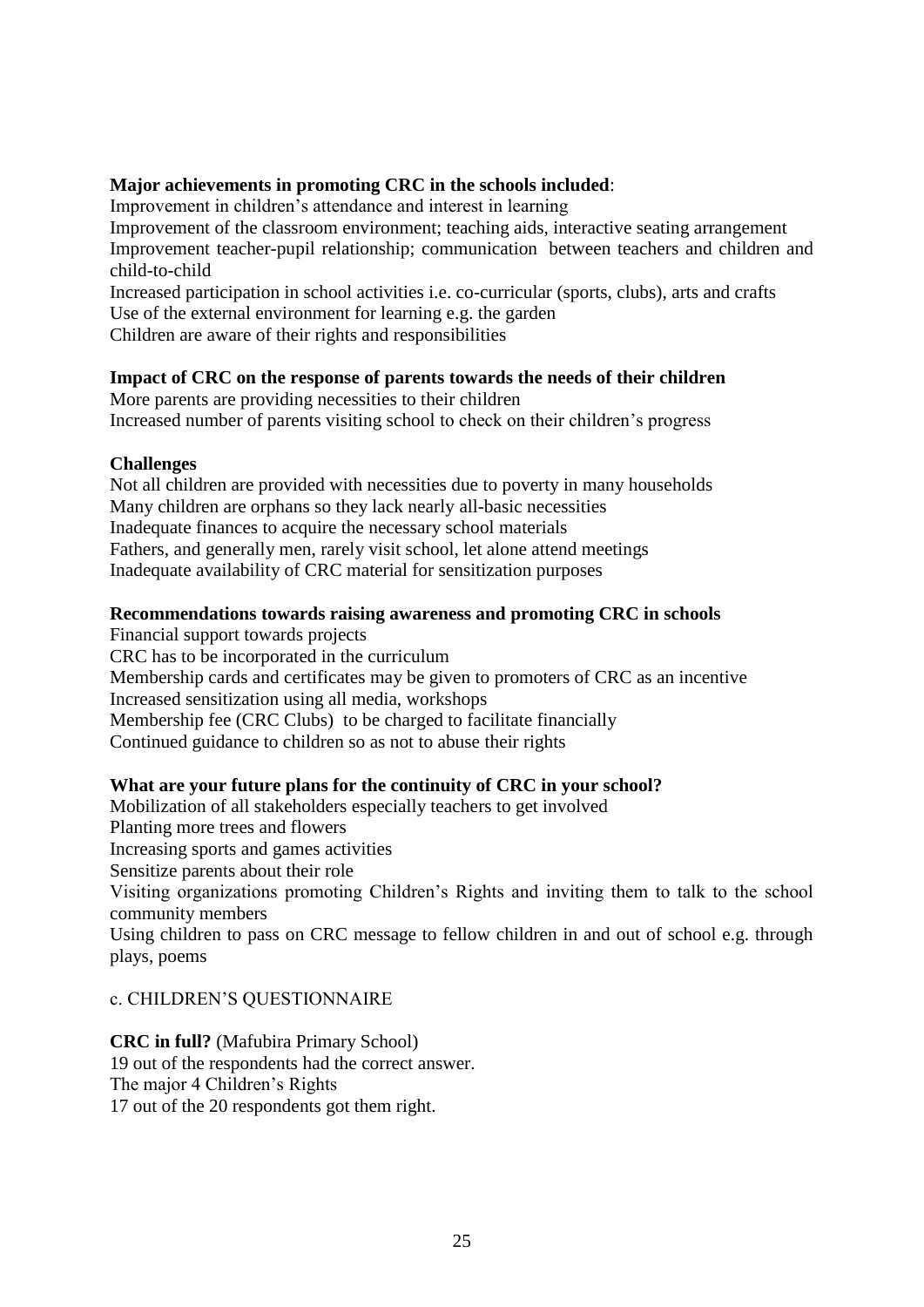All respondents understood the concept and the most common Children's responsibilities were listed as below:

*Home*

House chores like sweeping, washing dishes, fetching water, etc Looking after younger siblings

Keeping oneself clean by bathing, washing clothes, combing hair

# *School*

Keeping the school clean; sweeping, picking rubbish, etc Fetching water to be used in cooking their food Paying attention in class and doing all class work Working in the school garden and planting trees Looking after the children in lower primary

# **Things that make them unhappy while at school**

When they go hungry, without lunch (this was the most popular answer) Chasing children out of school for not paying school fees Lack of books, pens Villagers pass through their school and destroy their gardens When teachers mistreat them The compound is too stony

# **Things that would make school more interesting**

Free food School vehicle like other schools TV, radio and computers More flowers and trees Good teachers who do not mistreat children Fence round the school

# **A letter to parents or guardians about Children's Rights**

Most of the letters centered round: Enumerating the children's rights like food, education The visitors (team members) and from Sweden who brought CRC The CRC activities and consequent changes

**CRC in full?** (Muguluka College and Our Lady Consolata School) 80% of respondents got it right with the rest modifying it to "Child Rights Club" The major 4 Children's Rights 95% of respondents had them right Common Children's responsibilities were listed as below: *Home* House chores like digging, washing dishes, etc Respecting and obeying parents Praying Looking after younger siblings *School* Keeping the school clean; sweeping, picking rubbish, etc Participating in co-curricular activities